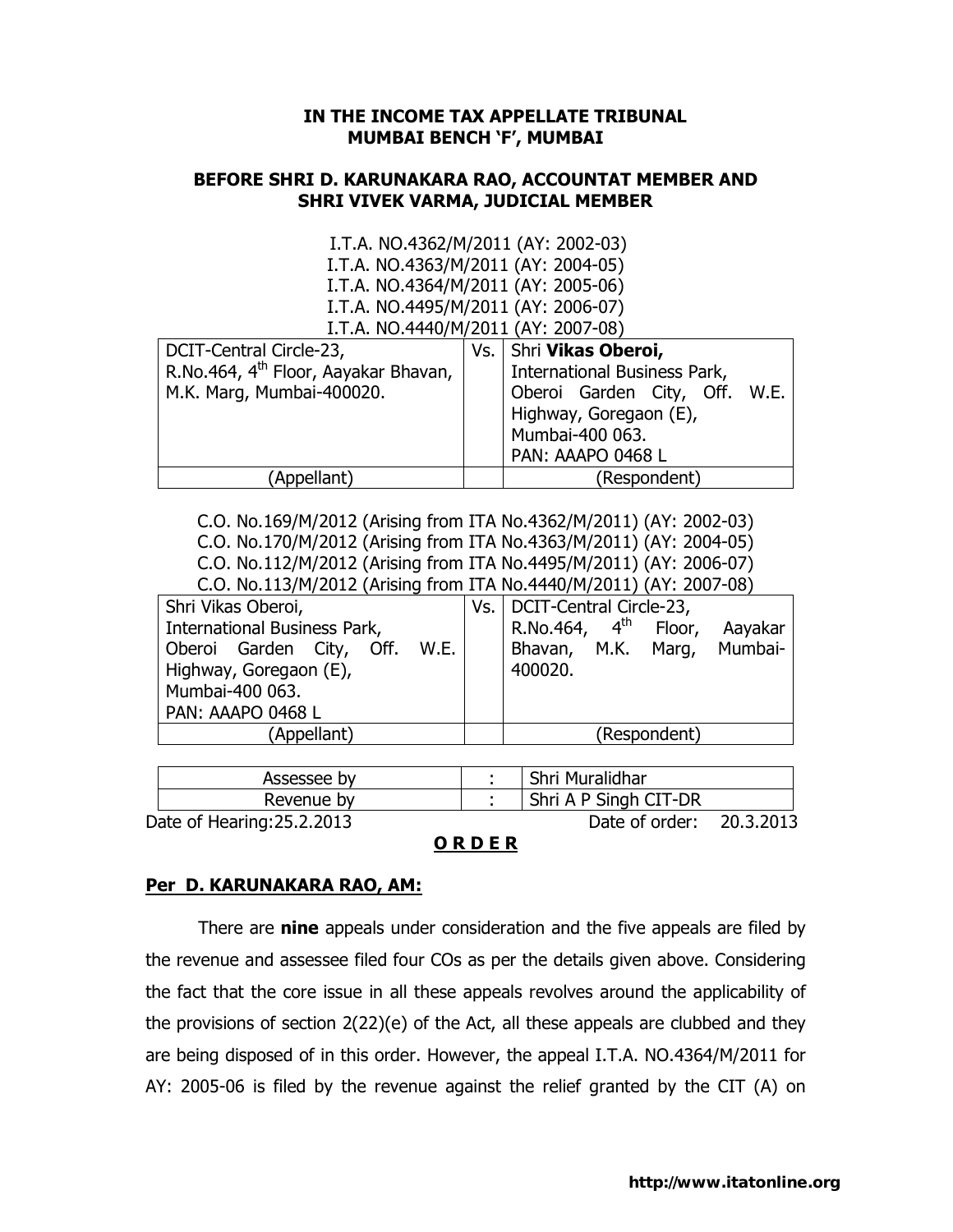other issues. Appeal wise and ground wise adjudication is given in the following paragraphs. For the sake of convenience, firstly, we shall stake up the appeals for the assessment year 2002-03 in the succeeding paragraphs of the order.

## Revenue's ITA 4362/M/2011 & Assessee's Cross Objection 169/M/2012

2. Grounds raised in ITA No.4362/M/2011 are as follows:

- 1. On the facts and circumstances of the case and in law, the Ld CIT (A) erred in deleting the addition of Rs. 74,06,226/- being deemed dividend within the meaning of section  $2(22)(e)$  of the IT Act, 1961.
- 2. On the facts and in the circumstances of the case and in law, the Ld CIT (A) erred in holding that an advance received in the grab of share application money is beyond purview of section 2(22)(e) of IT Act, 1961.
- 3. Ground raised in the said CO No.169/M/2012 is as follows.
	- 1. Whether, on the facts and the circumstances of the case and in law, an addition in respect of deemed dividend u/s 2(22)(e), is an assessment order passed u/s 153A is justified when the same is **not based on any** incriminating documents found in the search and is based on material already on records."

4. Briefly stated relevant facts of the case are that the assessee is an individual and is a partner / director / shareholder in various **Oberoi Group** entities. There was a search action on the assessee on 19.7.2007 and the same resulted in seizure of various documents, cash, jewelry etc and the details are given in para 1 & 2 of the assessment order. Originally, assessee filed the return of income and it was accepted without any additions. In view of the search action and in response to the notice u/s 153A dated 6.12.2007, assessee filed the return with no additional income was offered. During the assessment proceedings u/s 153A of the Act, AO noticed that undisputedly Sri Vikas Oberoi is a **beneficial** shareholder in both Kingston Properties P Ltd. (KPPL) and New Dimensions Consultants P Ltd (NDCPL).

5. Further, AO also noticed from the accounts of the above mentioned companies, that the NDCPL has reserves and contributed share application money into KPPL. KPPL is not a beneficial share holder of NDCPL and the assessee is in both the companies. Further, he also noticed that the NDCPL did not allot shares and instead the said share application money was returned after the period of three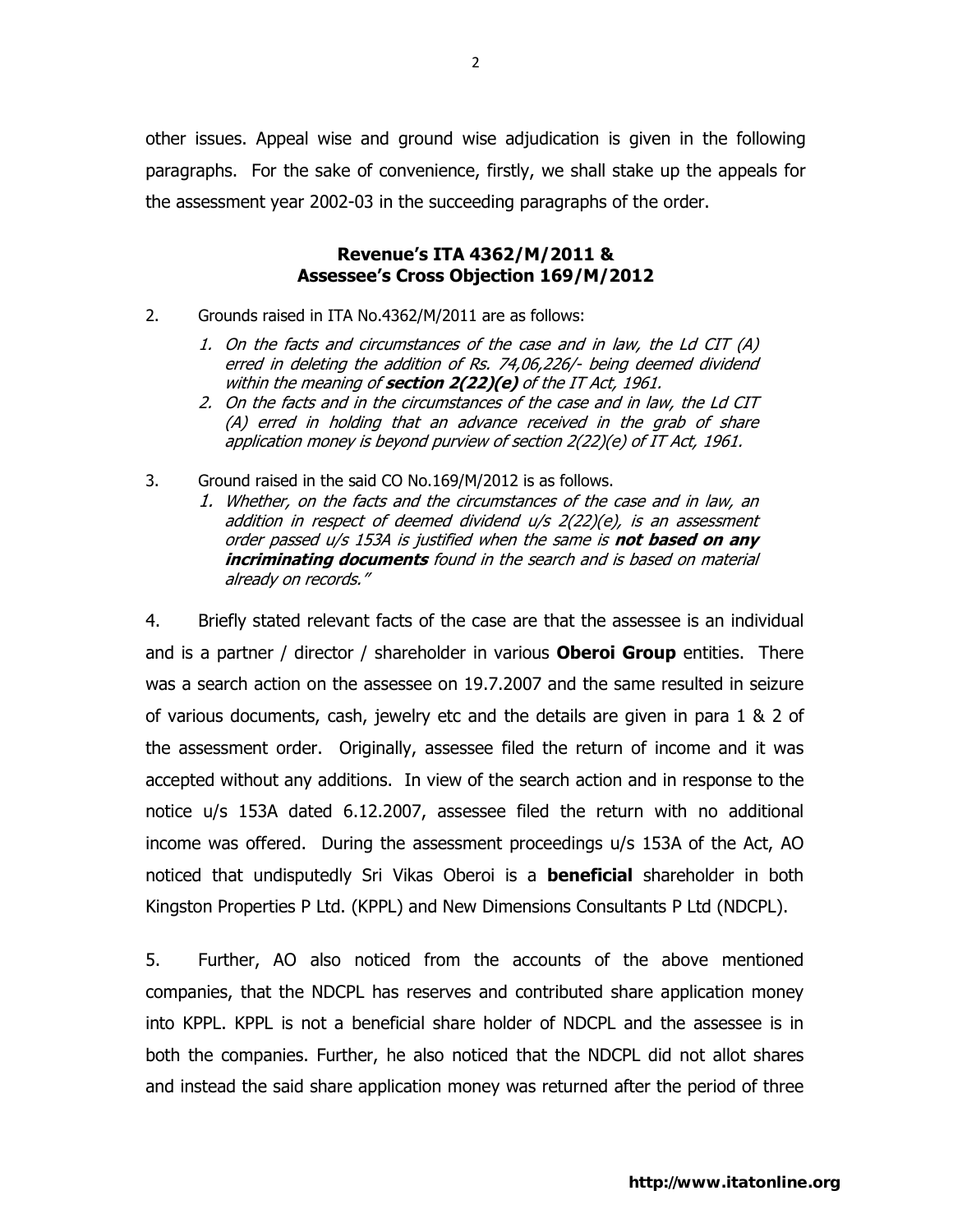years. With regard to subsequent AYs, other group companies which have reserves have contributed towards the share application money and got allotment of shares either in the same AY or in the subsequent AYs. Details of contributors & amounts of the share application money, relevant AYs and if the share are allotted or amounts refunded are depicted in the table as follows.

| <b>Particulars of</b><br>Subscription by | AY          | <b>Share application</b><br><b>Money received</b> | <b>Allotment</b><br><b>Made in AY</b> | <b>Limited to</b><br><b>Accumulated</b><br><b>Profits</b> |
|------------------------------------------|-------------|---------------------------------------------------|---------------------------------------|-----------------------------------------------------------|
| Mr. Ranvir Oberoi                        | AY: 2002-03 | 79,98,000                                         | AY 2002-03                            |                                                           |
| Mr. Vikas Oberoi                         | AY: 2002-03 | 2,19,98,000                                       | AY 2002-03                            |                                                           |
| Ms Santosh Oberoi                        | AY: 2002-03 | 99,98,000                                         | AY 2002-03                            |                                                           |
| <b>New dimension</b>                     | AY: 2002-03 | 1,40,03,700                                       | <b>Refunded</b>                       | 74,06,226                                                 |
| <b>Constructions P Ltd -NDCPL</b>        |             |                                                   |                                       |                                                           |
| R.S. Estate Developers P Ltd.            | AY: 2004-05 | 12,32,40,000                                      | AY 2005-06                            | 6,79,41,437                                               |
| R.S. Estate Developers P Ltd.            | AY: 2005-06 | 5,67,60,000                                       | AY 2005-06                            | 3,67,60,000                                               |
| R.S. Estate Developers P Ltd             | AY: 2005-06 | 6,89,00,000                                       | <b>Refunded</b>                       |                                                           |
| Mr. Vikas Oberoi                         | AY: 2007-08 | 44,50,02,466                                      | AY 2007-08                            |                                                           |
| SSIII India Investment P Ltd.            | AY: 2007-08 | 5,96,70,00,000                                    | AY 2007-08                            |                                                           |

6. The data in the above table is relevant for all the appeals under consideration. Relevant to the AY 2003-04, which is under adjudication right now, it is clear the above table that NDCPL contributed towards share application money into KPPL amounting to Rs 1,40,03,700/- in this year and the shares were not allotted. Consequently, the said amount was refunded in November, 2004. This transaction is the subject matter of addition by the AO by invoking the provisions of section  $2(22)(e)$  of the Act. On finding that the Reserves available with the NDCPL is only Rs. 74,06,226/- and therefore, AO invoked the provisions and restricted the addition u/s 2(22)(e) of the Act to Rs.74,06,226/-only. The relevant assessment order does not contain full particulars of the reasons for addition and however, it contains the reference to the discussion given in the assessment order in the case of **KPPL** for the assessment year 2002-03.

7. According to the said order in the case of KPPL, the case of the AO is that the said share application money constitutes an amount of **advance** given by NDCPL to KPPL. The said amount was returned or refunded to NDCPL after lapse of three years as the intended shares were never allotted. (3) The assessee being a beneficial share holder, has chosen this route to enrich his wealth by increasing net worth of the KPPL, where he has substantial beneficial interest. In that sense, assessee is an ultimate beneficiary within the meaning of section 2(22)(e) of the Act.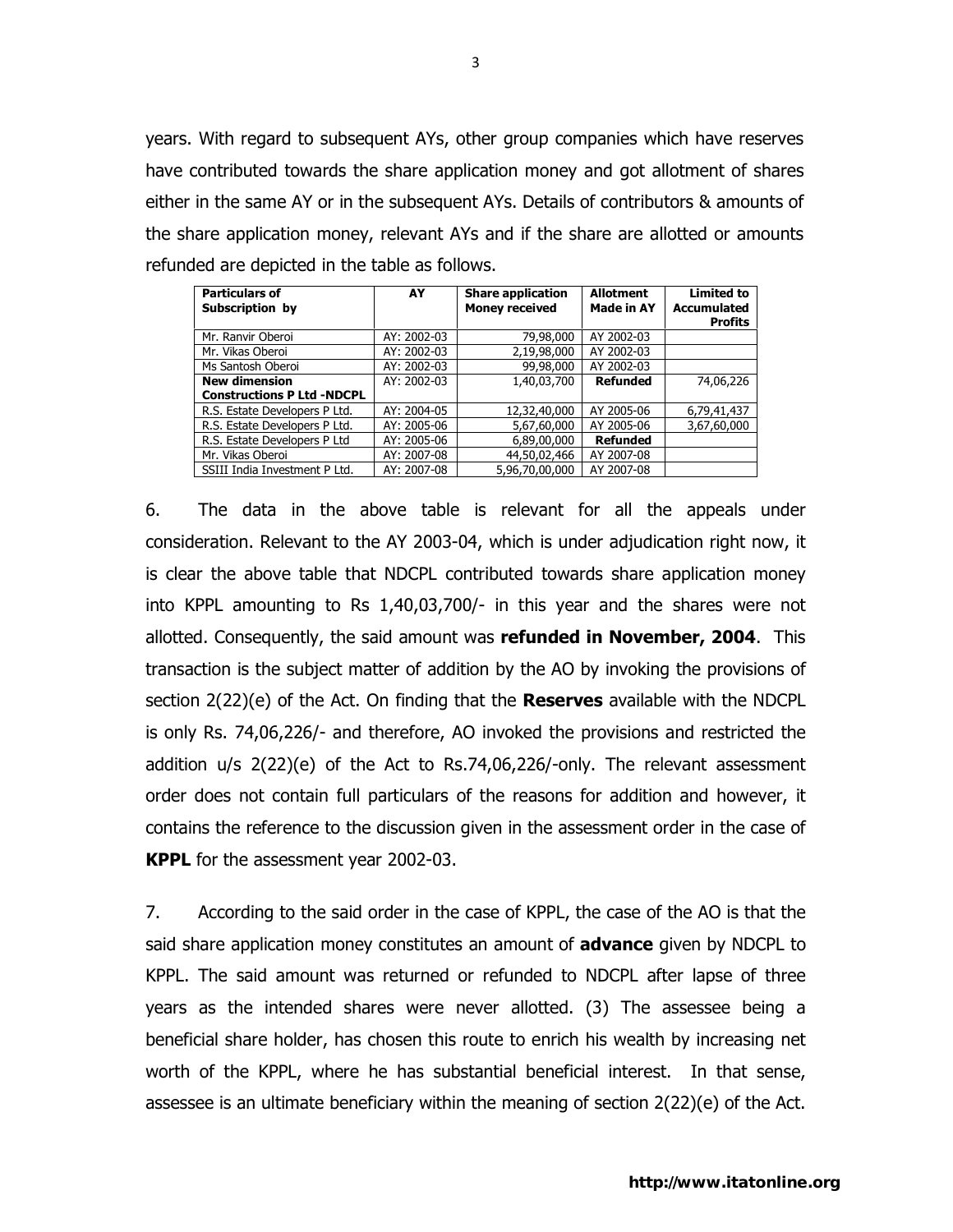In the process, AO rejected the book entries bearing in the balance sheet of both the companies involved (NDCPL & KPPL), mentioning that it is a case for lifting of the corporate veil. Further, to support his conclusion that the said contribution towards share application money constitutes loan or advances within the meaning of section 2(22)(e) of the Act, AO relied on various decisions which are enumerated in para 8.9 and 8.10 of the assessment order which are as under:

(1) Nannit Lal C. Jhaveri vs. K.K. Sen (1965) 56 ITR 198, 207-8 (SC) (2) Walchand & Co. Ltd. vs. CIT (1975) 100 ITR 598 (Bom.) (3) Miss P. Sarada vs. CIT (229 ITR 444) (4) CIT vs. P.K. Abubucker (259 ITR 507) (5) CIT vs. TPSH Selva Saroja (244 ITR 671) (6) CIT vs. Jamnadas Sriniwas Pvt. Ltd. (1970) 76 ITR 656, 660 (Cal.) (7) KMS Lakshmana Aiyar vs. Addl. ITO (1960) 40 ITR 469, 473 (Mad.) (8) CIT vs. Sushma Saxena (1997) (233 ITR 395) (9) DCIT vs. Nikko Technologies (I) P. Ltd. (ITA No. 4077/Mum/2002)

8. Originally, AO made this addition in the hands of the assessee on **protective** basis and made substantive addition in the hands of KPPL. Subsequently, the addition in the hands of KPPL on the substantive basis came up for judicial review of the Mumbai Bench Tribunal vide ITA No.4330/M/2011; 4331 to 4334/M/2011 and 4309/M/2011 and Tribunal adjudicated the issue vide the order dated 16.6.2012 and para 17 to 19 of the order said order is relevant. In the said paragraphs, Honble Tribunal has held that the provisions of section 2(22)(e) are not applicable in the case of the KPPL and KPPL is not a beneficial share holder of NDCPL and the binding judgment of jurisdictional High Court in *Universal Medicare P Ltd* (2010) 324 ITR 264 (Bom) helped M/s KPPL in winning its appeal. In the process, Tribunal has confirmed the views of the CIT (A) which held that the **substantive** addition needs to be done in the hands of the assessee Shri Vikas Oberoi. Relevant discussion is given in para 5.9 of the impugned order in the case of Vikas Oberoi and the same is reproduced here under:

 "5.9. I have carefully considered the issue. It is apparent from the facts of the case that M/s. KPPL is not beneficial shareholder of M/s. NDCPL and, therefore, the issue of taxability of deemed dividend u/s 2(22)(e) is squarely covered by the decision of jurisdictional High Court in Universal Medicare P. Ltd. (2010) 324 ITR 264 (Bom) and, accordingly, the said addition made in the case of M/s. KPPL has been deleted by my in the appellate order no. CIT (A)-40/IT/DCCC-23/351/09-10 dated 22.03.2011 for the year under consideration. Therefore, the protective addition made in the case of appellant has to be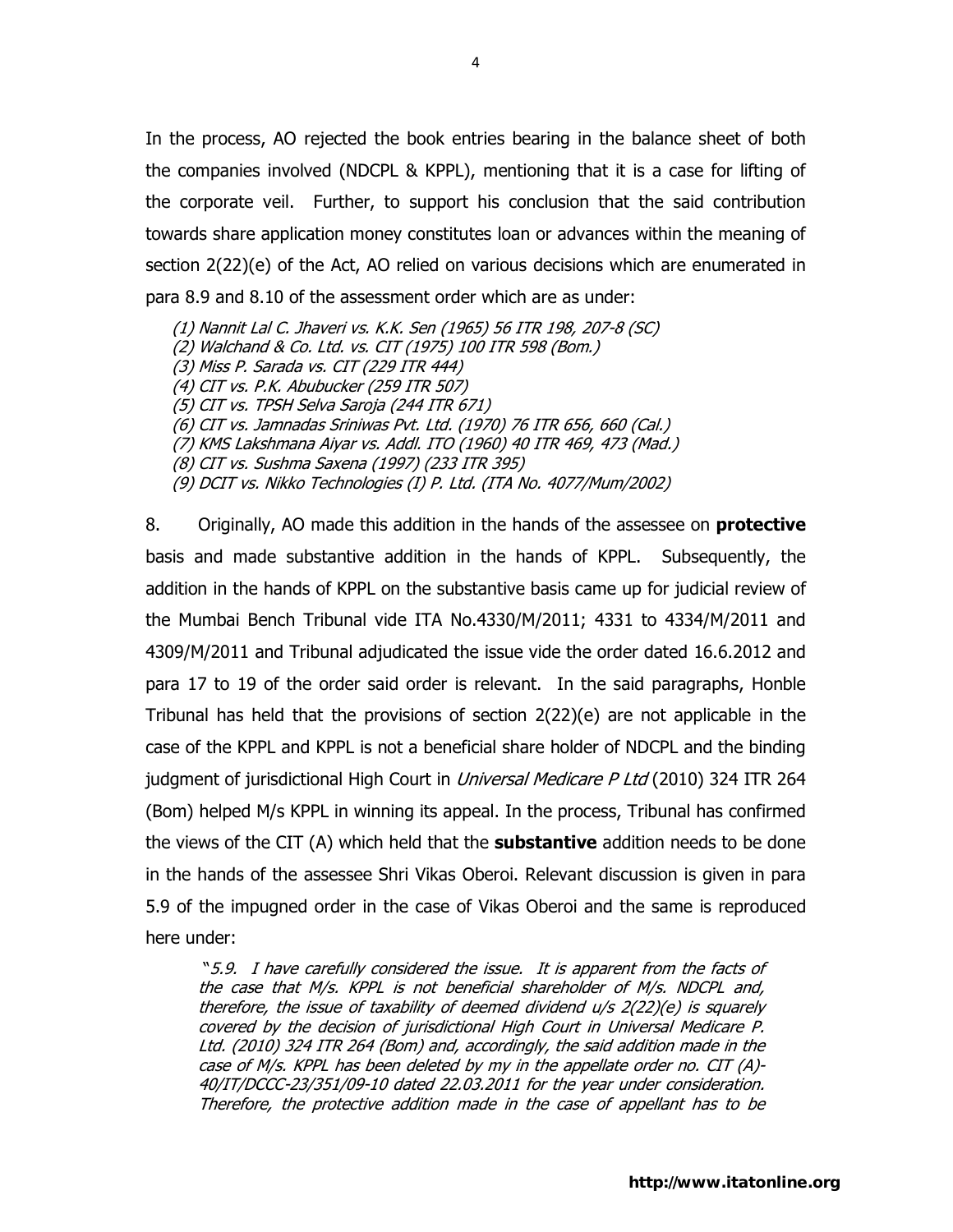9. Thus, regarding the nature of addition in the hands of the assessee ie substantive or protective, it is a settled issue at the level of this Tribunal that the addition of Rs. 74,06,226/- constitutes a substantive addition in the hands of the assessee – Sri Vikas Oberoi. Aggrieved with the substantive addition of Rs 74,06,226/- in the hands of Sri Vikas Oberoi u/s 2(22)(e) of the Act, assessee carried the matter in appeal before the CIT (A).

10. **Before Ld CIT(A):** During the proceedings before him, assessee made elaborate submissions mentioning that the share application money (in short 'SAM') subscribed by the company - NDCPL does not amount to 'loan or advance' within the scope of the expressions used in section 2(22)(e) of the Act. Referring to all the appeals under consideration, assessee submitted AO invoked the said provisions in respect of similar subscription towards SAM involving different companies, assessee stated that **except** in two cases as depicted in the table above, in all other cases the SAM was converted into equity shares by KPPL. Referring to the said two instances, assessee stated that the subscriptions were returned or refunded, which must constitutes normal transaction, which happens when shares are not finally allotted. Hence, the assessee submitted that the subscription of Rs 1.4 cr was refunded By KPPL to NDCPL after a period of three years. Further, assessee submitted that the additions were thus made in both the situations ie (1) application money paid and refunded without allotment of shares; and (2) equity shares allotted. The fact in the impugned AY 2003-04 is the case of refund. In this context, assessee brought our attention to para 5.5 of the impugned order and mentioned that (i) share application money is not construed as "loans and advances for the purpose of section 2(22)(e) of the Act"; (ii) provisions of section 2(22)(e) are deemed fiction and they cannot be stretched to apply to share application money; (iii) the transaction between the NDCPL and KPPL is a legitimate transaction carried out in the ordinary course of business and intention was never to confer to Mr. Vikas. Further, assessee mentioned that the amount of Rs. 74,06,226/- has not benefited assessee. In this regard, assessee relied on the decision of ITAT, Delhi Bench in the case of Ardee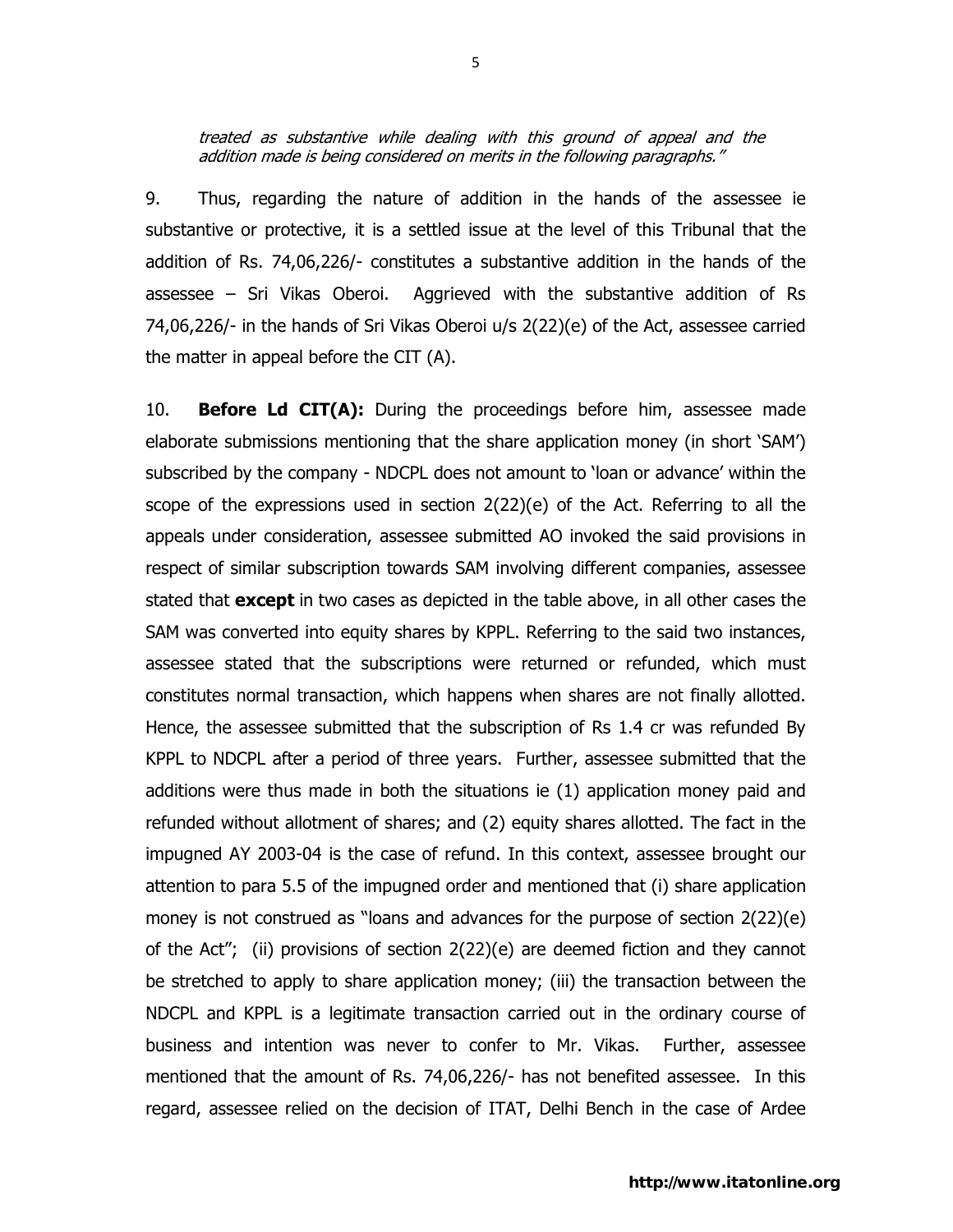Finvest P. Ltd vs. DCIT (79 ITD 547) (Del.) for the proposition that the share application money given for allotment of shares is not an advance or loan to attract the provisions of section 2(22)(e) of the Act. He also relied on the other decisions ie the judgment of the Hon'ble Bombay High Court judgment in the case of Nagindas M. Kapadia (177 ITR 393); Hon'ble Bombay High Court judgment in the case of NH Securities Ltd. vs. DCIT [2007] 011 SOT 0302 and others. CIT (A) considered the above and discussed about the pending outstanding balances of the assessee with KPPL amounting to Rs. 8.95 Cr and held that assessee was never benefited as he himself was made various advances to KPPL. Further, CIT (A) decided the issues in favour of the assessee by holding that the share application money is not an advance and relied on the above cited decision in the case of Nagindas M. Kapadia (supra). Thus, the CIT(A) held that the book entries reflects the original intentions of the assessee and the advance is question, whether refunded or otherwise, when the same is towards the share application money, the provisions of section  $2(22)(e)$  of the Act has no application. CIT(A) granted relief for the reasons discussed in para 5.9.1 of his order. Aggrieved with the above, Revenue is in appeal before the Tribunal as per the details given in initial pages of this order.

11. Before Honble ITAT - Arguments of the Representatives: For revenue, **Shri A.P. Singh** CIT-DR opened the discussion and narrated the above cited facts of the case and fairly mentioned that there is no dispute on the facts relevant for adjudicating the appeals under consideration. However, he mentioned that the share application money paid essentially is in the nature of advance paid by KPPL, ie the prospective shareholder, therefore, it constitutes as an advance till the shares are allotted by NDCPL, the recipient of the advance. Ld Singh mentioned that the book entries in the books of the KPPL and NDCPL do not constitutes a conclusive proof. As per the DR, the transaction in question is case of colourable devise resorted to by the assessee and the same aimed at enriching the net wealth of the assessee- Vikas Oberoi. Elaborating the arguments, Ld DR submitted that it requires lifting of the corporate veil and requested the Bench to ignore the said book entries. He is also for disregarding the Board's resolution referred to in para 5.9.1. of impugned order. Sri Singh further brought to our notice that the said share application money of Rs.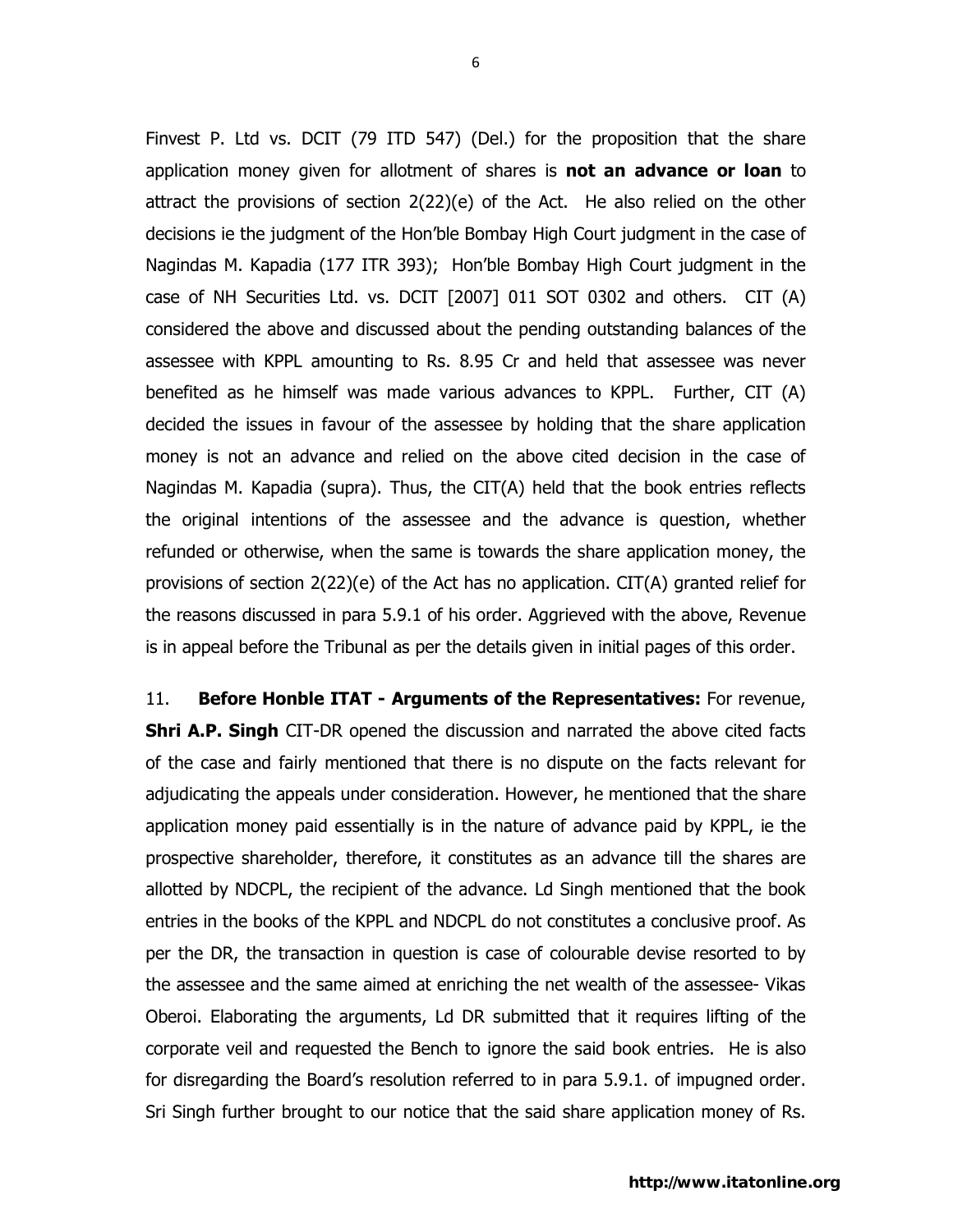74,06,226/- was **finally refunded** by KPPL after period of three years. In that case, as per the DR, the said amount was never intended for share application money and therefore, it is a case of advance refunded by KPPL and therefore, the books entries are not reliable. Referring to refunds to unsuccessful application, which happens in the cases of Initial Public Offers - IPOs, Sri Singh mentioned the same are incomparable procedurally with that of the present transactions. Otherwise, Ld DR relied on the order of the AO in its entirety and summed up by mentioning that the present dispute for adjudication revolves around the **nature** of the impugned amount of Rs. 74,06,226/-. Further, Ld DR mentioned that the advance means "something that precedes, something paid in advance; such as a payment of money made before it is due" (as per the Law Lexicon). Referring to the decision of Hyderabad Bench of this Tribunal in the case of Hyderabad Chemical Products vs. ITO [2000] 72 ITD 323 (Hyd.), Ld DR mentioned that description in the balance sheet is not a conclusive in the case, where unsecured loan was converted into the share application money and the same should be deemed as dividend within the meaning of section 2(22)(e) of the Act. The 'onus' is on the assessee to demonstrate that the amounts in question was a share application money and not the loan and if it is a loan, the provisions of section 2(22)(e) applied. Ld DR also relied on the decision of ITAT, Lucknow Bench in the case of Dr. Shiv Kant Mishra vs. DCIT [2009] 118 ITD 347 (Luck.) for the proposition that 'deemed provisions allow lifting up of the corporate veil though these are the deemed fictions'. Finally, relying on the judgment of the Hon'ble Delhi High Court in the case of CIT vs. *Sunil* Chopra [2011] 12 Taxmann.com 496 (Del) and mentioned that in the context, where the assessee **fails to evidence** the allotment of shares, by furnishing a certificate from the Registrar of Companies in support of assessee's contention that the shares are intended to be allotted by the company, the impugned payments for the 'share application money' attracts the provisions of section 2(22)(e) of the Act.

12. Per contra, Shri Muralidhar, Advocate for the assessee, relied heavily on the order of the CIT (A). Opening his arguments, *inter alia*, on the book entries issue, Ld Council has brought our attention to the paper book (page 13 and 19) and demonstrated that the books entries suggest the amounts paid by NDCPL to KPPL is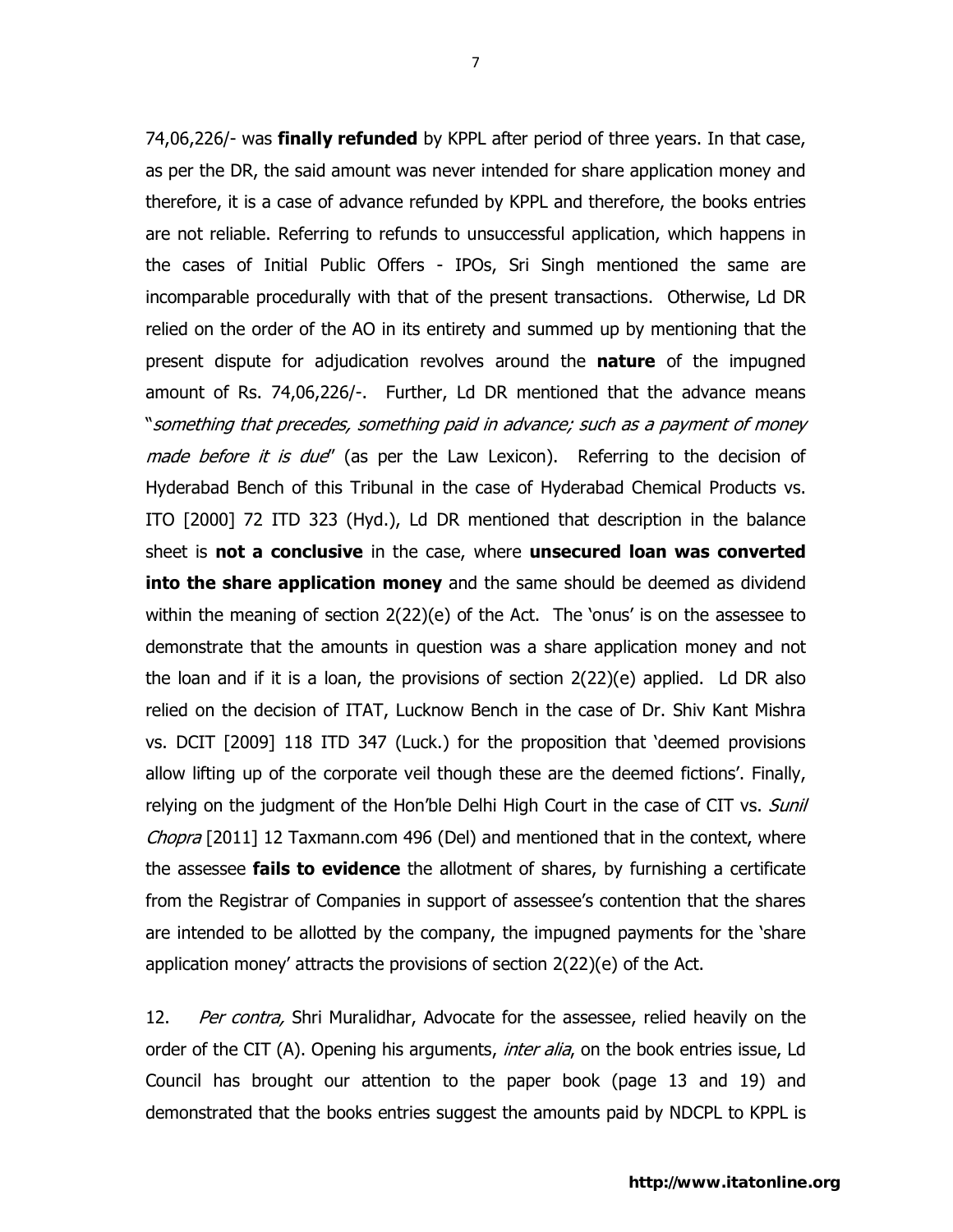the 'share application money'. Later on, referring to the Delhi Bench of this Tribunal in the case of Ardee Finvest (P) Ltd. vs. DCIT vide ITA No.218/Del/2000 (AY: 1996- 97), Ld Counsel mentioned that such the 'share application money' is not loan or advance and therefore, it is outside the scope of the provisions of section 2(22)(e) of the Act. Relying on the Hon'ble Madras High Court judgment in the case of CIT vs. Rugmini Ram Ragav Spinners P Ltd [2008] 304 ITR 417 (Mad.) Ld Counsel mentioned that the repayment of share application money is part of the procedures relating to the share allotment process and such an eventuality of refunding of the 'share application money' , which is a business decision of the assessee should not be used to define the same as 'an advance or loan' as done by the AO. Ld Counsel also relied on certain Coordinate Bench decisions in this regard and brought our attention to the order of this Tribunal's Mumbai Bench (Para 7) in the case of ITO vs. *M/s. Direct Information Pvt. Ltd vide* ITA No. 2576/Mum/2011 (AY: 2006-07) dated 31.1.2012 in the factual matrix of payment of share application money with an intention to invest in shares. The said payments will not have the character of loan or advance and therefore, the provisions of section 2(22)(e) are not attracted to share application advance. The refunding of the said payment does not alter the situation. Further, Ld Counsel relied on another decision of Hon'ble ITAT, Mumbai Bench in the case of Shubhmangal Credit Capital P. Ltd vs. DIT vide ITA No.7328/Mum/2008 for an identical proposition that the share application money cannot be deemed to be loan or advance, even if any part of the said amount was returned or refunded without allotment of shares for any reason and of course, so long as the payments is made originally for share allotment only. On the issue of colorable nature of the transaction, Ld Counsel relied on the Hon'ble Supreme Court judgment in the case of Union of India and Another vs. Azadi Bachao Andoland and Another (263 ITR 706) (SC) and also the judgment in the case of Vodafone 341 ITR 1 (SC) for deciding the issue in his favour.

13. At the end, referring to the judgment of the Hon'ble Delhi High Court in the case of CIT vs. *Sunil Chopra,* which was strongly relied by Ld DR, Sri Muralidhar, Ld Counsel filed a copy of another judgment dated 27.4.2011 of the same High Court in the assessee's own case vide ITA No.106/2011 and demonstrated that there are two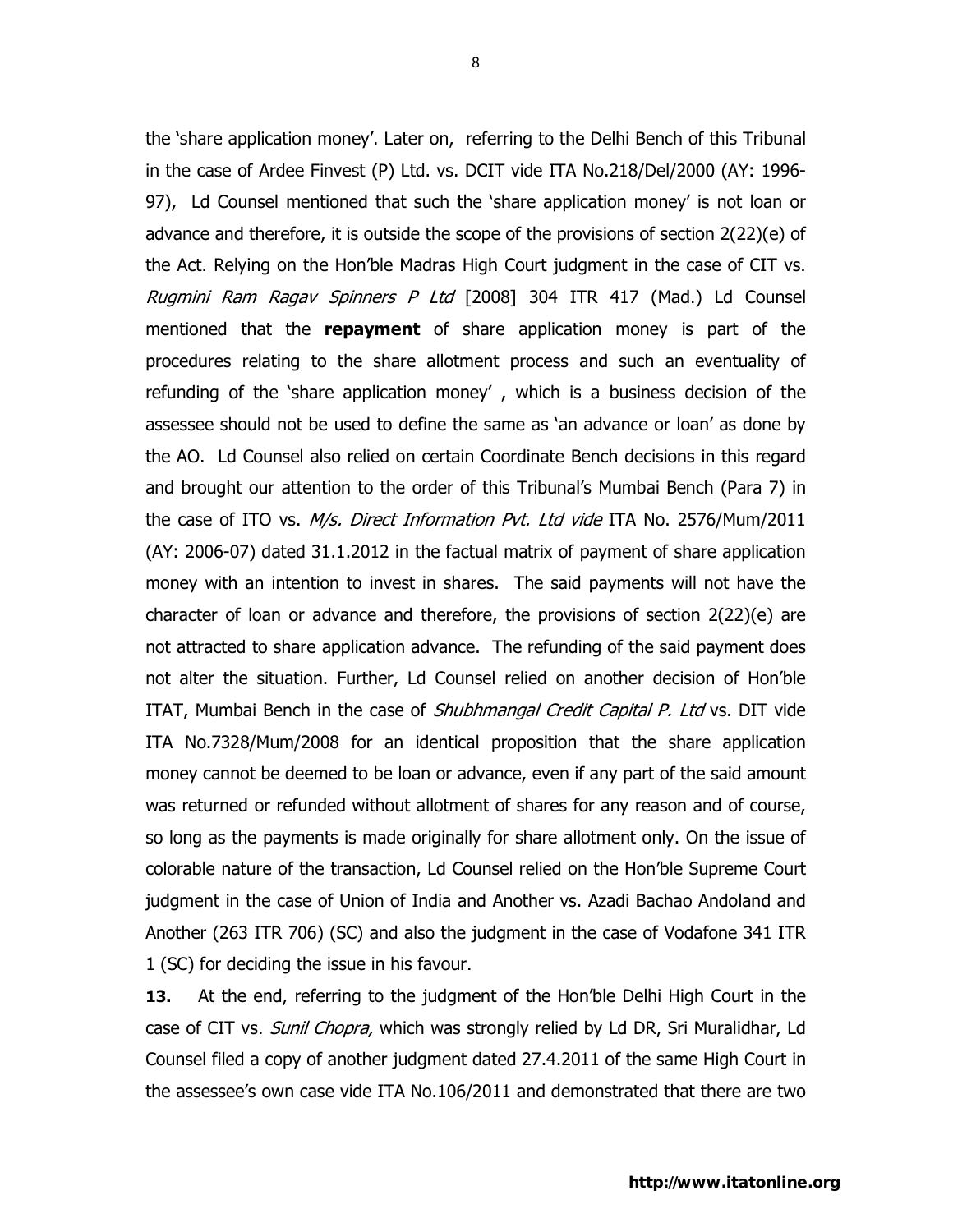judgments by the same High Court in the asssessee's own case ie (a) ITA No.106/2011 dt 27.4.2011 and (b) ITA No. 1878/2011 dt 11.5.2011. Referring to the one at (a), Ld Counsel mentioned that Honble High court held that the 'share application advance' is outside the ken of the provisions of section 2(22)(e) of the Act and this ratio apply directly to the present appeals. Referring to the other judgment delivered in May 2011, Ld AR mentioned that that these observations are merely an *obiter dicta.* As per Ld AR, when there is clash between a 'ratio' favouring the assessee and a '*obiter dicta'* against the assessee, the former one, being the favourable one should prevail. In this regard, Ld Counsel relied on number of judgments to support the assessee's line. *Ex consequenti*, the *ratio* of the decision dated 27.4.2011 vide the appeal No.106/2011 is binding legally. Thus, he summed up by stating the in view of the judgment of Honble High courts of Delhi and Chennai read with number of coordinate bench decisions directly on the impugned issue relating to 'share application advance'  $qua$  the provisions of section  $2(22)(e)$  of the Act, the conclusions given in the order of the CIT(A) should not be disturbed.

14. Tribunal's Conclusions: We have heard both the parties and perused the orders of the Revenue Authorities and the citations relied upon by Ld Representatives of both the parties in dispute. *In limine*, we take up the divergent stands of the revenue and the assessee and they are as follows.

A. The **case of the Revenue** is in the factual matrix of making a payment by NDCPL to KPPL, which was returned after three years without shares being allotted to the assessee. In view of the said payment, the same falls within the ken of section  $2(22)(e)$  of Act. In fact, even if the shares are allotted in lieu of the share application money received by KPPL, even then the share application money, being an advance paid to NDCPL, falls within the scope of "*advance or loan"* and consequently, within the purview of section 2(22)(e) of the Act. In fact, this proposition is relevant for subsequent cross appeals which will be narrated in the subsequent paragraphs of this order. The whole exercise is to Sri Vikas Oberoi who is undisputedly a beneficial shareholder of both the companies.

B. Per contra, the **case of the assessee** is the book entries evidences and reveals the original intention of the assessee and the amount so returned which

9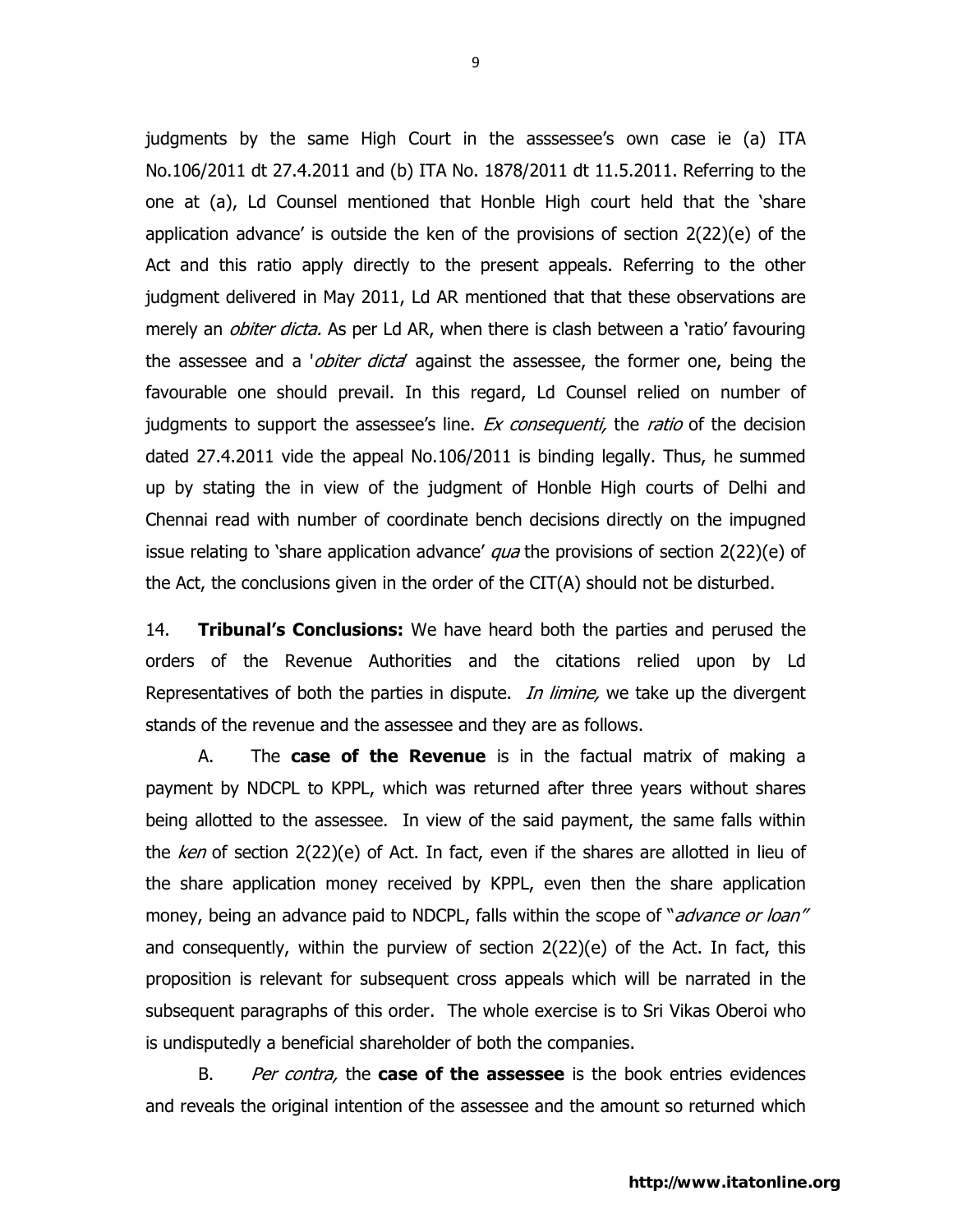is a result of a commercial decision of the assessee by preferring to make allotment of shares to other companies which is a business decision, therefore, refunding will not ascribe the loan nature of the impugned amount. The share application money paid for allotment of shares to NDCPL and it does not permit any flow of benefit of the assessee. Considering the ITAT, Delhi Bench decision in the case of Ardee Finvest (P) Ltd. (supra) and the 'ratio' of the judgment and not the 'obiter dicta' of Hon'ble Delhi High Court in the case of Sunil Chopra (supra) assessee concludes that the 'share application advance' is not a 'loan or advance' within the meaning of section 2(22)(e) of the Act.

15. We have perused the contents of the para 5.9.1 of the impugned order and find it is appropriate to insert relevant portions in this order for the sake of completeness of the order and the same is reproduced here under:

"5.9.1. Having held so, the main issue to be considered in the case is whether the conditions are satisfied in the given facts and circumstances of the case to trigger the provisions of section  $2(22)(e)$ . The Ld AO's opinion has been that the amount in question has been advances as share application money though the real character of the advance is **only an advance.** ……… The Ld AO has not refuted the positive assertion by the appellant that even the book entries in the books of M/s. NDCPL shows the sum as share application money paid in the **books of M/s. KPPL** the same is shown as share application money received under the shareholder's fund. The appellant has backed these entries with **Board Resolution of both** the companies. To call such transactions as an arranged affair, amounts to **not believing** the assertion without sufficient reason. It is not the AO's case that the appellant has been in the habit of giving such advances in the name of share application money and receiving a refund thereof subsequently. The Ld AO seems to have given undue weightage to statutory distinction provided in the Limitation Act, 1963 between mutual, open and current account and an advance / loan. The share application money is an advance given for appropriation at a future date for shares to be allotted. Therefore, the Ld AO's argument is that until the share are allotted in respect of this advance, the sum remains only an advance in the hands of the recipient company. However, it is seen that none of the cases which have considered share application money for the purpose of applicability of deemed dividend provisions u/s 2(22)(e) have held such money to be in the nature of loan or deposit. In fact, all the judgments which have considered share application money with reference to section 2(22)(e) have held them to be out of the purview of the said section by differentiation between share application money and the loan or deposit. Even the advances made towards purchases to be made by the company from the proprietary concern has been held to be not falling under the deeming provisions of section 2(22)(e) by the Hon'ble Bombay High Court in the case of Nagindas M. Kapadia (177 ITR 393). The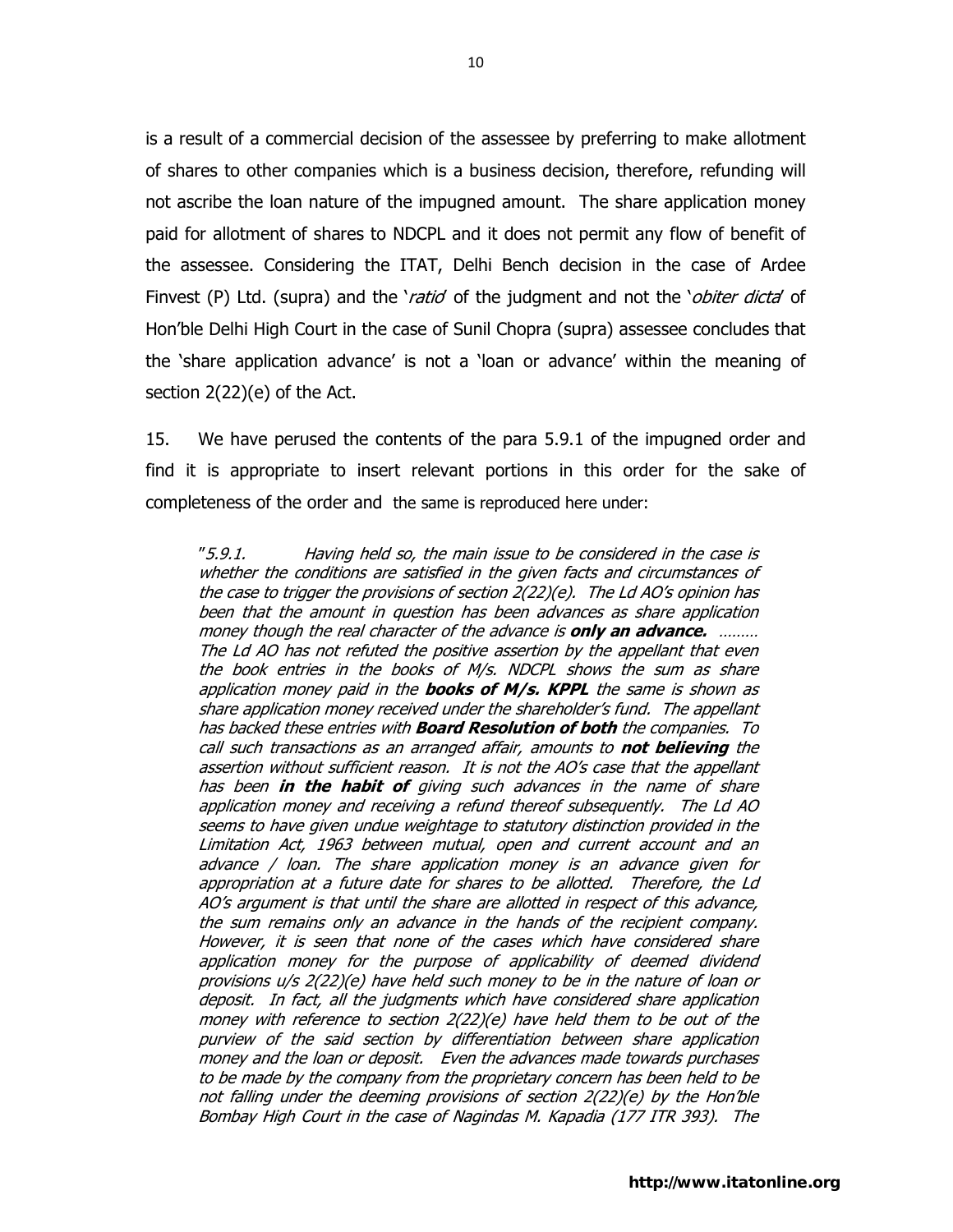case of Ardee Finvest P. Ltd vs. DCIT (79 ITD 547), the Hon'ble ITAT Delhi Bench have directly considered the nature of share application money and decided that it does not bear the character of loan or deposit."

15.1. From the above, CIT(A) analysed the book entries on one side and the Board's resolutions on the other as well as the conduct of NDCPL in subscribing SAM to the KPPL. From the same, it is understood that there is no dispute on related fact and the dispute is legal in nature and the CIT(A) has relied on the various decisions to derive strength for finalizing that 'share application money' (SAM) is outside the scope of section 2(22)(e) of Act.

16. On the issue of **initial intention** of NDCPL in subscribing to the SAM into KPPL, it is undisputed fact that none of the subscribers to SAM are in the habit of giving advance towards SAM and **taking refunds** of the same later. In this regard, we have examined the said pages 13 and 19 and relevant **book entries** in the Schedules fo the B/S read as follows:

a. Extracts from the Balance Sheet of M/s Kingston Properties P Limited,-

| "Shareholders' Funds                                               |       |     |                            |  |
|--------------------------------------------------------------------|-------|-----|----------------------------|--|
| <b>Share Capital</b>                                               | Sch-1 |     | Rs. 2,00,00,000/-          |  |
| <b>Share Application Money</b>                                     |       |     | Rs. 1,40,03,700/-          |  |
| Reserves and Surplus Sch-2                                         |       |     | <u>Rs. 2,29,60,830/-</u>   |  |
|                                                                    |       |     | Rs. 5,69,64,530/-"         |  |
| b. Extracts from the Balance Sheet of the Subscriber of SAM ie New |       |     |                            |  |
| Dimension Consultants P Ltd,-                                      |       |     |                            |  |
| Loans and Advances                                                 |       |     |                            |  |
| Deposits                                                           |       | Rs. | 3,000/-                    |  |
| <b>Share Application Money</b>                                     |       |     | Rs. 1,40,03,700/-          |  |
| Income Tax (Net of Provisions)                                     |       | Rs. | 1,41,500/-                 |  |
| <b>Other Current Assets</b>                                        |       | Rs. | 55,625/-                   |  |
|                                                                    |       |     | <i>Rs. 1,42,03,825/-</i> " |  |

16.1. The contents of page 13 of the paper book demonstrate that the KPPL received the share application money of Rs. 1,40,03,700/- and the contents of page 19 shows that the M/s NDCPL reflects the payment of Rs. 1,42,03,825/- and the said amount is the share application money.

17. Then we have examined the **judicial finding** on the issue ie the SAM constitutes 'loans or advances' for the purposes of section 2(22)(e) of the Act.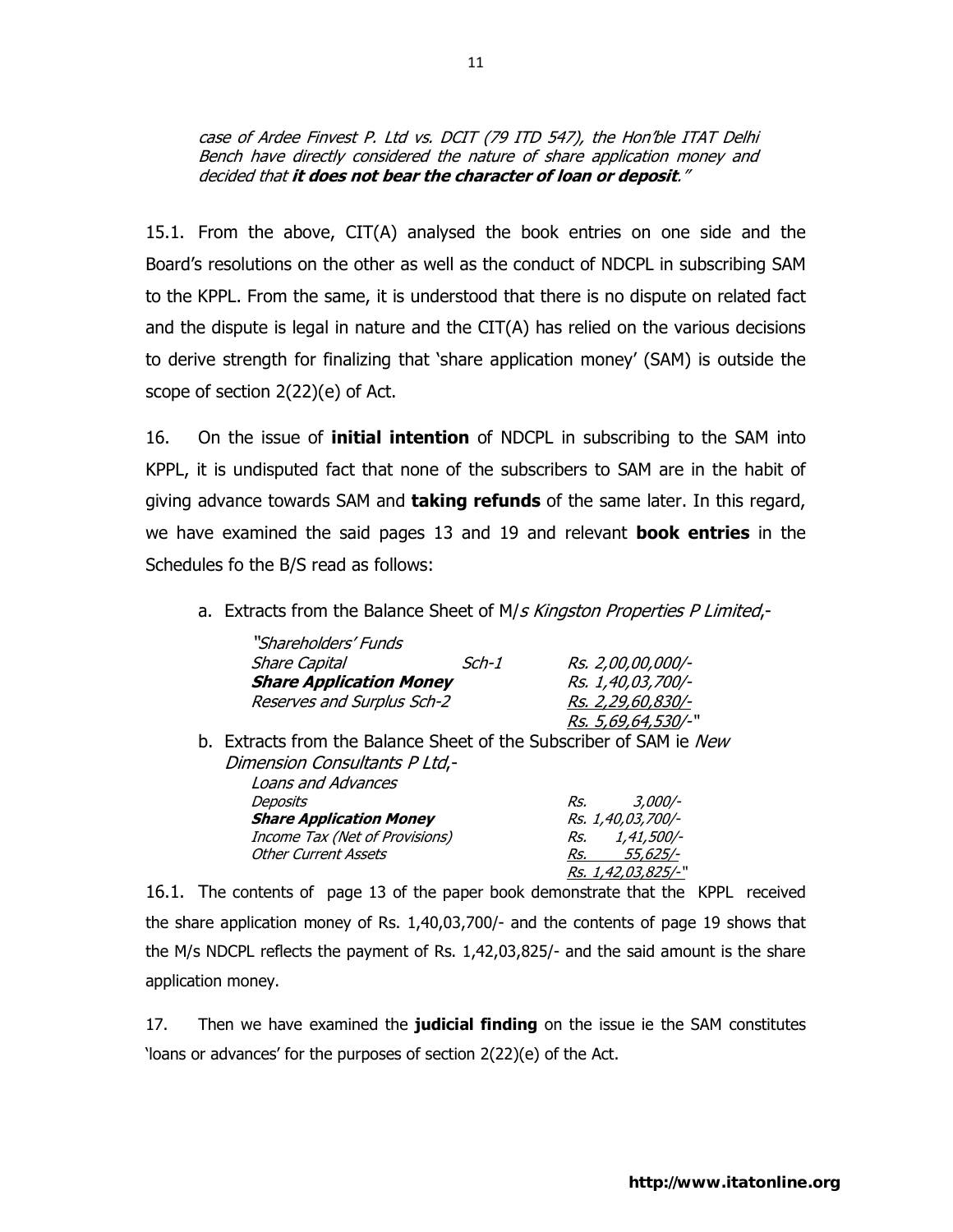i. To start, we have taken up the Delhi Bench of this Tribunal in the case of Ardee Finvest (P) Ltd. vs. DCIT vide ITA No.218/Del/2000 (AY: 1996-97) and the same read out the relevant conclusion which reads that the "*Share application money* received from a closely-held company could not be treated as loan to the assessee-company in terms of section 2(22)(e) and it could not be considered as deemed dividend, when in fact shares were allotted subsequently." In the said case, Delhi Bench of the Tribunal held that the payments made which are in the nature of share application money is beyond the ken of section 2(22)(e) of the Act.

ii.  $M/s$  Direct Information P Ltd vide ITA NO 2576/m/2011 DT 31.1.2012 is another relevant one on the topic under consideration, where the Coordinate bench held that the Share Application Money (SAM) pending for allotment is in the nature of loan or advance and the same is outside the ken of section 2(22)(e) of the Act. Para 7 in the order of the Tribunal is relevant here and the same is reproduced as under:

"7. We have carefully considered the submissions of the rival parties and perused the material available on record. We find that there is no dispute that the assessee has shown share application money received from TIPL of Rs. 1.3 Cr under the head 'current liabilities' of its balance sheet. According to the AO the said amount is in the nature of loan and advances since directors are common and provisions of section 2(22)(e) are applicable. Per contra, according to the assessee, it is a share application money pending for allotment, therefore, it is not in the nature of a loan and advances. It is a settled law that making of entry or absence of an entry cannot determine right and liability of party. This being so and in the absence of any material placed on record by the Revenue to show that TIPL has not applied for shares or the entries recorded in the books of account in this regard are false, untrue and without any basis, we are of the view that the amount received by the assessee does not come under the scheme of loan and advances, therefore, the Ld CIT (A) was carefully justified in holding that the provisions of section 2(22)(e) are not attracted and hence, the case falls outside the ambit of deemed dividend u/s 2(22)(e). We while upholding the order of the CIT (A) on this account, reject the grounds taken by the Revenue."

iii. The judgment of the Hon'ble Delhi High Court in the case of CIT vs. **Sunil Chopra** is directly on the topic and Ld Counsel filed a copy of the judgment dated 27.4.2011 vide ITA No.106/2011. The question of reference before the Delhi High Court and judgment on the same are extracted as under: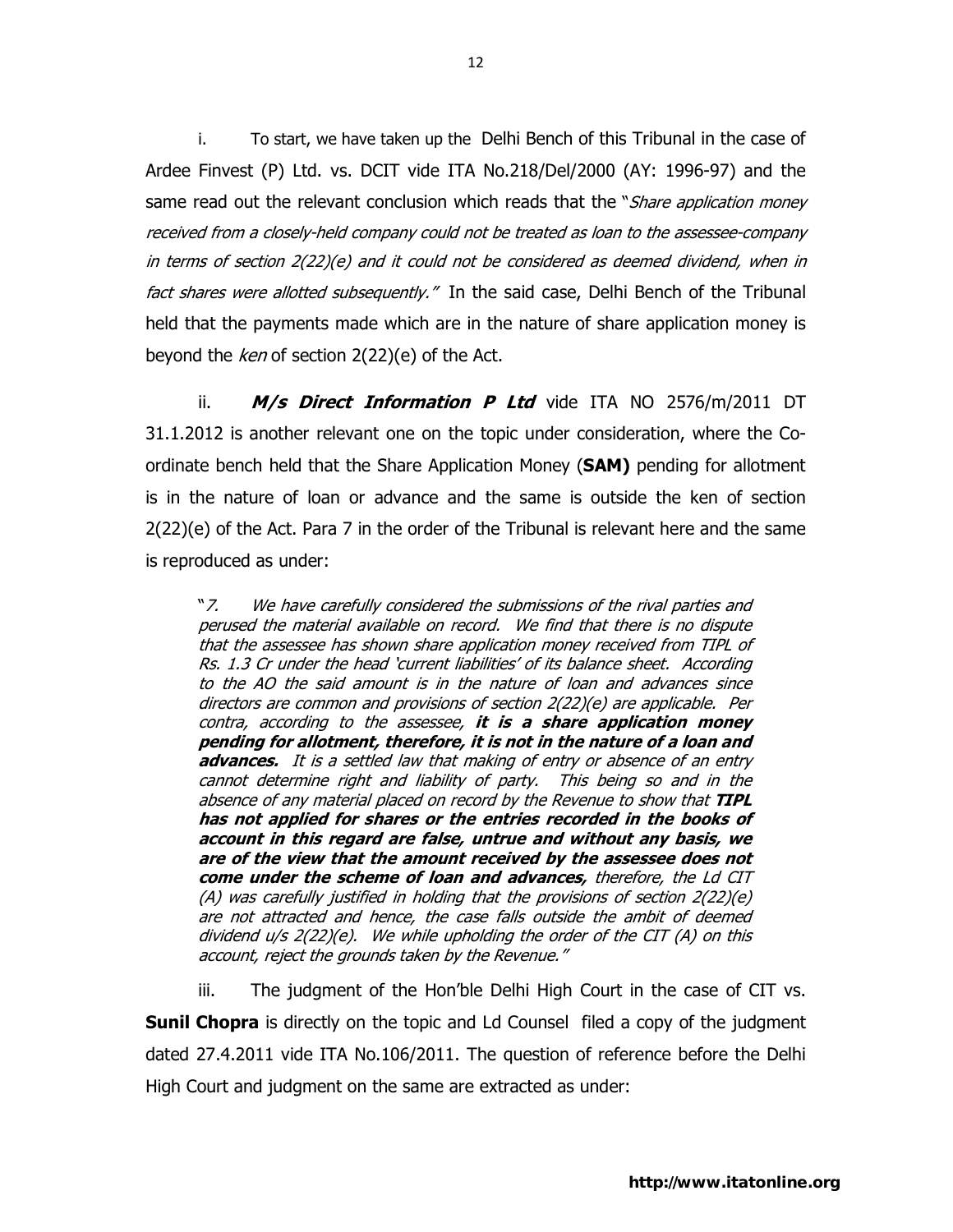"Following the question of law is proposed in this appeal (of the revenue).

(a) Whether ITAT was correct in law in deleting the additions of Rs. 13,00,000/- being the loans taken from M/s. National Capital region Electronics. Pvt. Ltd., treating the same as deemed dividend under section 2(22)(e) of the Act?

We may record that the **assessee had received** the aforesaid amount of Rs. 13,00,000/- from National Capital regional Electronics P Ltd as share application money. The CIT (A), on that ground deleted the addition as it was not loan or advance. The ITAT has upheld the same.

We do not find any infirmity in the orders passed by the CIT  $(A)$  as well as the ITAT. More particularly, when we take not of the fact that the CIT (A) has stated this amount of share application money cannot be construed as loan or advance and hence would fall beyond the definition of section of 2(22)(e) of the Income Tax Act. This appeal is accordingly dismissed."

18. Thus, Honble Delhi High court held that the share application money of Rs 13 lakhs, which was considered as loan u/s 2(22)(e) of the Act by the AO, is outside the scope of the said provisions and deleted the addition as 'deemed dividend' and upheld the decisions of the AO and ITAT.

iv. Regarding the other judgment of the Delhi High Court in the same case vide the IT Appeal no 1879 of 2010 dated  $11<sup>th</sup>$  May 2011, reported in 201 Taxman 316 which is heavily relied up on by Ld CIT-DR, Sri Muralidhar Ld Counsel for the assessee clarified that the IT Appeal 1879 of 2010 and IT Appeal no 106 of 2011 are the connected appeals and both of them came up hearing on 27.4.2011. While the IT Appeal no 106 of 2011 of the revenue was dismissed vide the order dated 27.4.2011 holding that the share application money is outside the scope of section 2(22)(e) of the Act (refer to para iii above), the other appeal ie IT Appeal no 1879 of 2010 was adjourned to later date 11.5.2011 at the request of the concerned Counsel for the assessee for want of some documents. Accordingly, on the appointed date on 11.5.2011, IT Appeal no 1879 of 2010 was adjudicated. However, while adjudicating, Hon'ble High Court again deliberated on the issue already decided in appeal 106 of 2011 which must be a bona fide mistake. Other mistake is that this time, Honble High Court has taken a contrary stand. Thus, there are two divergent decisions of the same court on the same involving the same issue and it that sense, it is an unusual judgment and one favourable to the assessee must be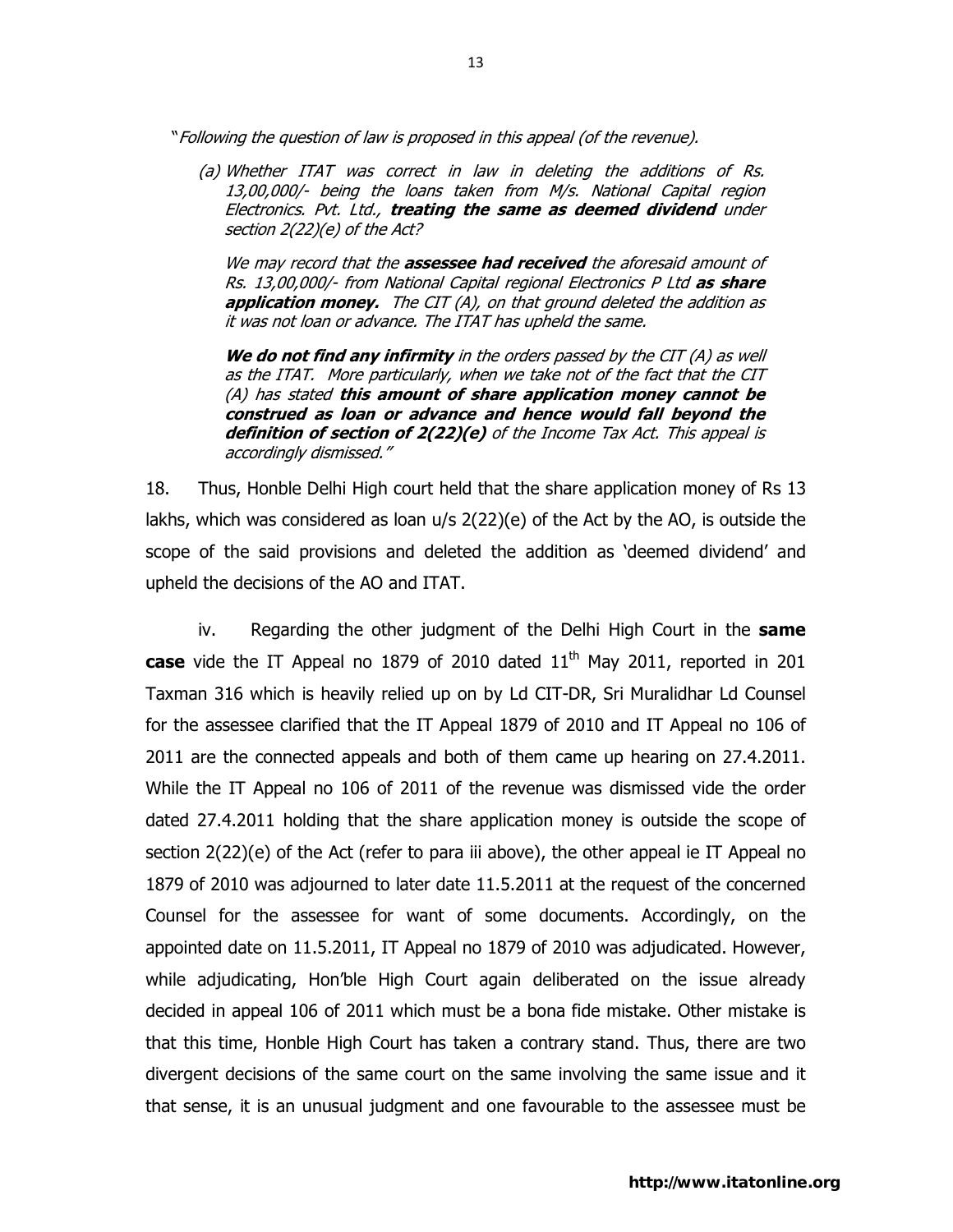followed. Therefore, as per Ld Counsel, the references made to the issue relating to Rs 13 lakhs, which is considered as 'deemed dividend' should not be taken as a ratio in view of the clear cut adjudication vide the IT Appeal no 106 of 2011. On perusal of available material on the issue, we find there is some confusion over the matter. But the fact is that the ratio of the judgment vide the I T Appeal no 106 of 2010 is not only expressly rejected but also the same is favourable to the assessee. Considering the settled nature of the judicial discipline to follow the **judgment favourable to the assessee**, we find no difficulty to imitate the same.

v. M/s Subhmangal Credit Capital P Ltd ITA NO 7238/Mum/2008: This is the decision dated 19.01.2010 of the coordinate bench relevant for the proposition that share application money is 'deemed dividend' u/s 2(22)(e) of the Act. The facts of this case are that assessee received SAM towards the allotment of equity and preference shares and part allotment was made and balance of SAM was returned like in the present case. Para 3 of the decision was relevant and significant. Therefore relevant lines are inserted as follows.

3. …The undisputed fact is that the assessee had received certain share application money and had disclosed the same as such in the balance sheet. The total amount received as SAM was Rs …. . Out of this, the assessee company had allotted preference shares for Rs….. to ….. against SAM received. The balance was returned. The first appellate authority, in our considered opinion, had correctly dealt with a matter and held that SAM cannot be deemed to be loan or deposit.

19. Thus, in the factual matrix that the assessee allotted shares towards the share application money received, the amounts cannot be held as loan or deposit. The refund of the part amount shall not alter the situation.

vi. In the case of  $M/s$  *Rugmini Ram Gagav Spinners P Ltd* 304 ITR 417, Madras High court arrived at an opinion that the *`share application advance*' is distinguishable from '*loan or advance'* for the purpose of section 269SS r w 271E of the Act. Relevant portion from 'Held' segment is extracted as under:

Held, dismissing the appeal of the revenue, that the assessee had received cash over a period of time as advance towards allotment of shares from 16 persons …. . the money retained by the company was neither deposit nor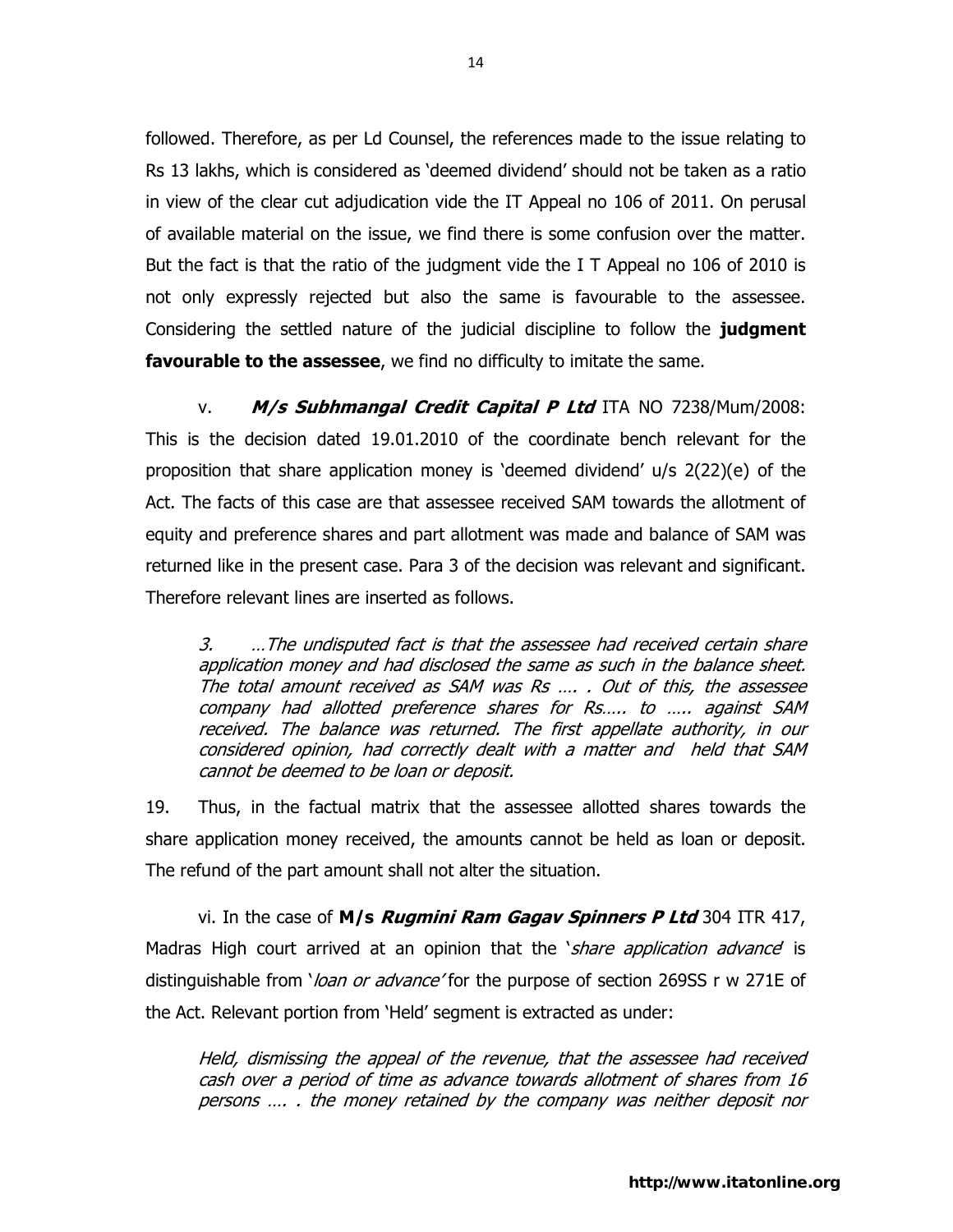loan, it was only share capital advance….If the intention was to receive them as loans or deposits, then certainly the lenders would not have made the advances gratuitously…..there was no dispute that the advances were only against allotment of shares and not by way of loans or advances. …

20. Thus, from the above extracts of the judgmental laws, it is clear that the share application money or share application advance is distinct from the 'loan or advance'. Although the share application money is one kind of advance given with the intention to obtain the allotment of shares/equity/preference shares etc, such advances are innately different form the normal loan or advances specified both in section 269SS or 2(22)(e) of the Act. Unless the *mala fide* is demonstrated by the AO with evidence, the book entries or resolution of the Board of the assessee become relevant and credible, which should not be dismissed without bringing any adverse material to demonstrate the contrary. From the above extracts, it is also evident that the share application money when partly returned without any allotment of shares, such refunds should not be classified as 'loan or advance' merely because, share application advance is returned without allotment of share. In the instant case, the refund of the amount was done for commercial reasons and also in the best interest of the prospective Share applicant. Further, it is self explanatory that the assessee being a 'beneficial share holder', derives no benefit whatsoever, when the impugned 'share application money/advance' is finally returned without any allotment of shares for commercial reasons. In this kind of situations, the books entries become really relevant as they show the initial intentions of the parties into the transactions. It is undisputed that the books entries suggest clearly the 'share application' nature of the advance and not the 'loan or advance'. As such the revenue has merely suspected the transactions without containing any material to support the suspicion. Therefore, the share application money may be an advance but they are not advances which are referred to in section 2(22)(e) of the Act. Such advances, when returned without any allotment or part allotment of shares to the applicant/subscriber, will not take a nature of the loan merely because the same is repaid or returned or refunded in the same year or later years after keeping the money for some time with the company. So long as the original intention of payment of share application money is towards the allotment of shares of any kind, the same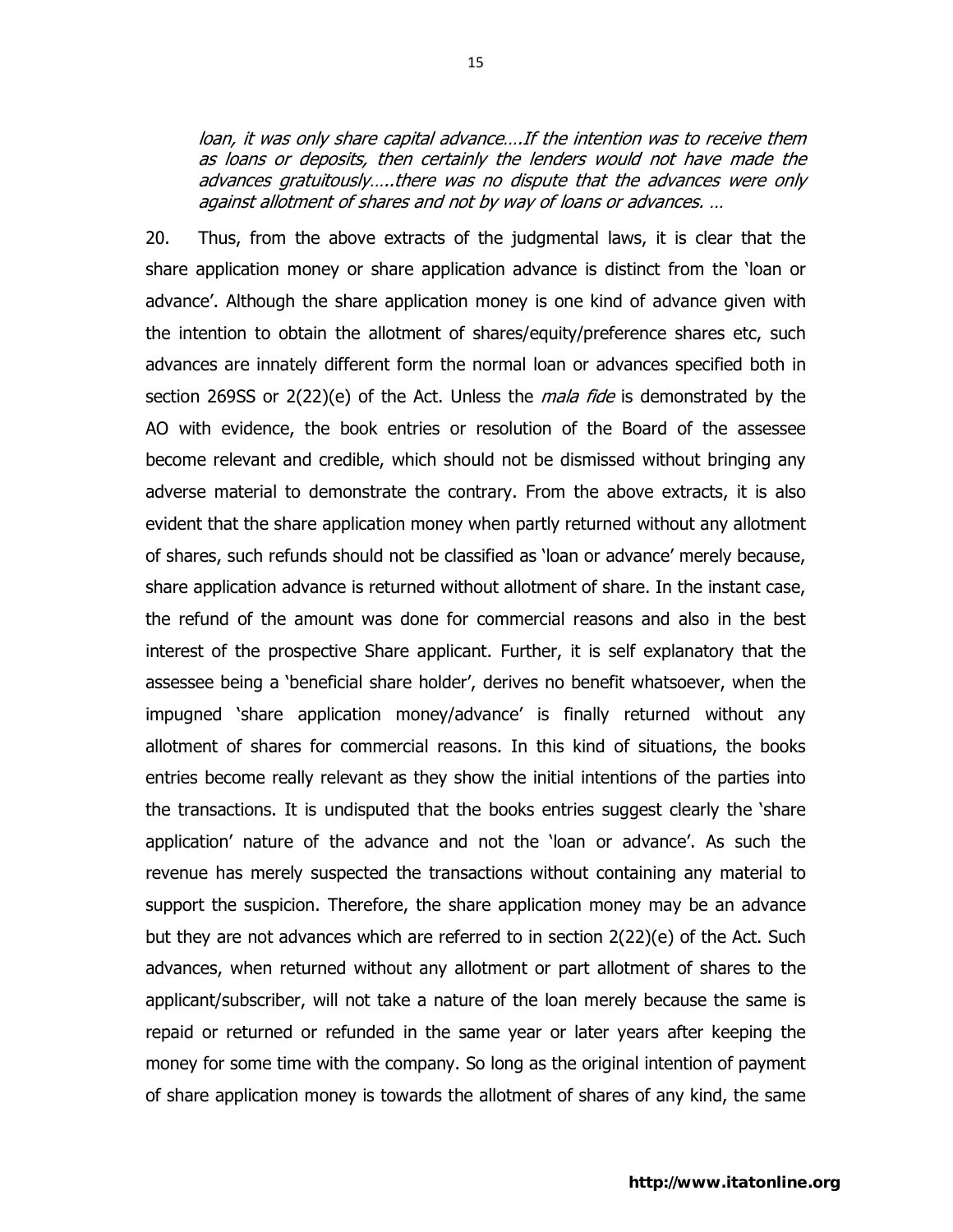cannot be deemed as 'loan or advance' unless the mala fide intentions are exposed by the AO with evidence. Therefore, relying on the cited judgments of Madras High court and the Delhi High court, supra and further relying on the number of coordinate bench decisions of Mumbai Tribunal and others, we are of the opinion, the decisions given by the CIT(A) vide para 9.2.1 of the impugned order does not call for any interference. Accordingly, the grounds raised by the revenue are dismissed.

21. In the result, the appeal of the revenue is **dismissed**.

## Assessee's Cross Objection 169/M/2012 – AY:2002-03

22. **Condonation of delay:** Sri Muralidhar, Ld Counsel for the assessee mentioned that the assessee filed Cross Objections for the AYs 2002-03, 2004-05, 2006-07 and 2007-08 and mentioned that they were filed belatedly. The periods of delay for these four AYs are 90 days, 90 days, 60 days and 60 days respectively. In this regard, Ld Counsel brought to our notice the applications of the assessee and the affidavits dated  $9<sup>th</sup>$  November, 2012. These documents contain the prayer for condonation of delay. As per the assessee, the reasons for not filing the Cross Objection within the stipulated time are read as under:

"As the appeal of the Department was received by the respondent on 19th March, 2012, the cross objection ought to have been filed u/s 253(4) by 18th April, 2012. As the Cross Objection is being filed on 18th July, 2012, there is a delay of 90 days.

The respondent respectfully submits that the said delay was inadvertent and was caused due to the Respondent not being aware of the judgment of the Special Bench of the Tribunal (All Cargo Global Logistics Ltd vs DCIT) which is dated 6<sup>th</sup> July, 2012.

The respondent respectfully submits that the issue raised in the cross objection is a question of law, which goes to the root of the matter. It is necessary for the same to be considered by the Hon'ble ITAT to do justice to the matter.

The respondent also prays that the Hon'ble ITAT may be pleased to condone the --- days of delay in filing the Cross Objection and decide the case on the merits of the same."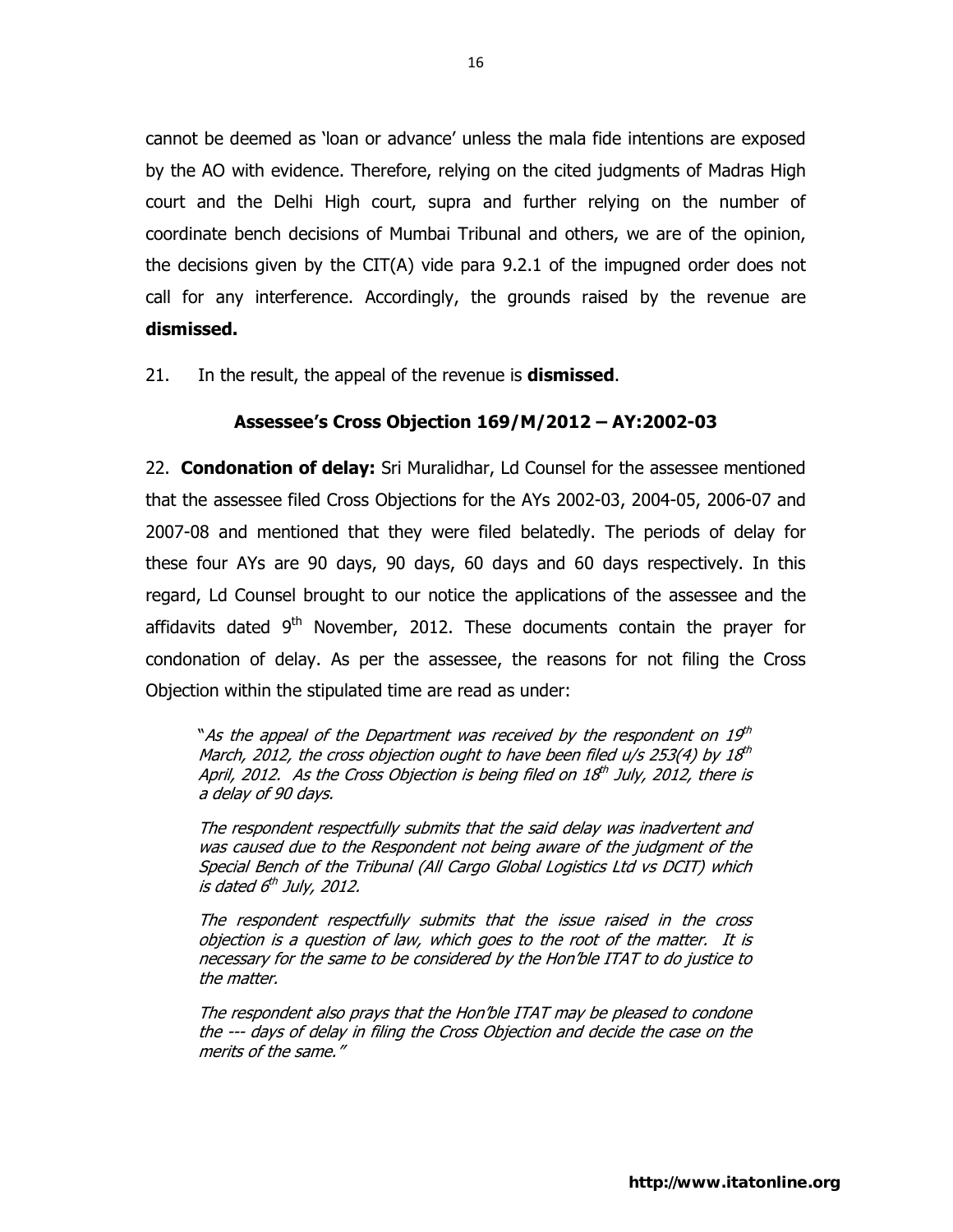23. We have heard the Ld Counsel for the assessee on the issue of condonation of delay of 90 days in filing the Cross Objection and examined the reasons for the delay ie SB decision in the case of All Cargo Global Logistics Ltd, supra. We have considered the objections of the Ld DR, who dutifully opposed the condonation prayer of the assessee. On considering the arguments of the parties relating to the condonation prayer, prima facie, we find that said SB decision has direct relevance to the facts of the appeals under consideration. Further, it is a settled law that while condoning the delay, the Court needs to take a lenient view considering the preciousness of the right of appeal granted to parties aggrieved. On considering the SB decision based reasons, we find that the explanation is bona fide and reasonable one. In view of this legal and factual position, we condone the delay in these four COs filed before the Tribunal and we proceed to adjudicate the issues raised in them at appropriate parts of this order. Thus, delay is **condoned** and COs are **admitted.** 

24. Further, Ld Counsel mentioned that in case the appeal of the revenue is dismissed on its merits, the adjudication of the Cross Objection, that relates to the legal issue relating to the validity of the notice issued by the AO u/s 153A of the Act in the absence of incriminating material relating to the issue of deemed dividend, becomes purely an **academic exercise**. Considering our agreement with the order of CIT(A) on merits and dismissal of the revenue's ground, the adjudication of the CO becomes merely an academic exercise. Therefore, we dismiss the CO 169/M/2012 for AY: 2002-03 as an academic.

25. In the result, the CO 169/M/2012 is **dismissed**.

## ITA No.4363/M/2011& Cross Objection 170/M/2012 (AY: 2004-05)

26. This appeal filed by the Revenue on 30.5.2011 is against the order of CIT (A)- 40, Mumbai dated 23.3.2011 for the AY: 2004-05 and the Cross Objection filed by the assessee on 31.7.2012 for the same assessment years. But for the amounts, the issues raised by the revenue are identical to the ones discussed in the appeal for the AY 2002-03. Same is the case with the CO of the assessee too. For the sake of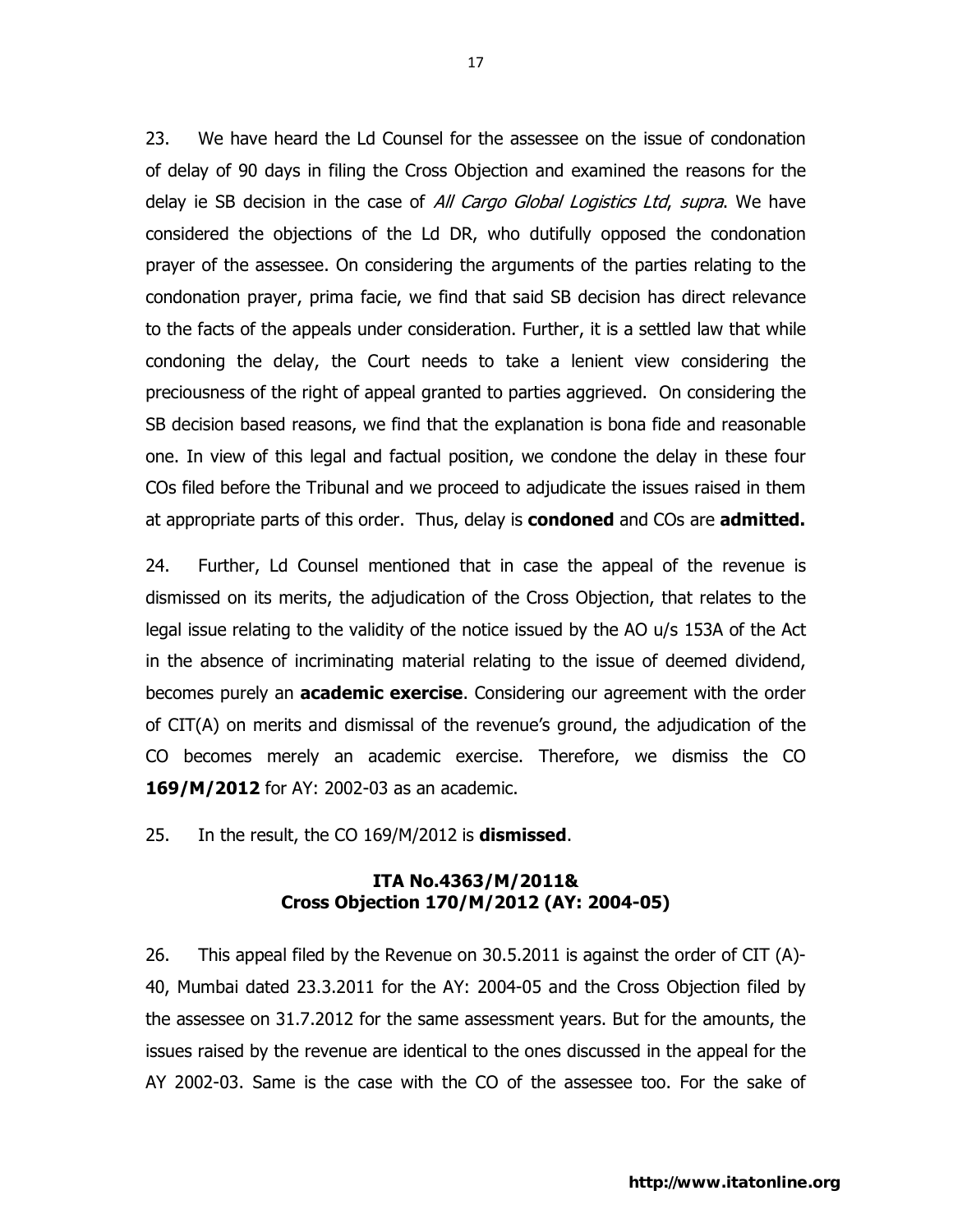completeness, the Grounds raised in Revenue's appeal ITA No. 4363/M/2011 read as under:-

- 1. On the facts and circumstances of the case and in law, the Ld CIT (A) erred in deleting the addition of Rs. 6,79,41,437/- being deemed dividend within the meaning of section 2(22)(e) of the IT Act, 1961.
- 2. On the facts and circumstances of the case and in law, the Ld CIT (A) erred in holding that an advance received in the grab of share application money is beyond the purview of section 2(22)(e) of the Act."

27. In this  $AY$  2004-05, the distinguishable facts are that (a) the share application advance of Rs. 6,79,41,437/- was contributed by R S Estate Developers P Ltd = RSEDPL (not M/s. *Oberoi Construction P Ltd* wrongly mentioned by the AO in his order); and (b) M/s KPPL made allotment of shares in the AY 2005-06 in return of the Share application money subscribed by RSEDPL. Otherwise, the conclusions of the revenue authorities, submissions of the assessee before the I T Authorities are the same. Even before us, both the parties in the dispute fairly submitted that their arguments in respect of the appeals for the AY 2002-03, are applicable *mutatis* mutand is to the present appeals for the AY 2004-05.

28. We have considered the arguments of the parties and also our conclusions for the AY 2002-03 in respect of the issue of applicability of the provisions of section 2(22)(e) to the share application advance, and find the said decisions apply with equal force to the appeal of the revenue and also the CO of the assessee. Therefore, we confirm the conclusions of Ld CIT(A) for different other reasons as well and paragraphs 15 to 18 of this order is relevant. Therefore, the grounds raised by the revenue are **dismissed**.

# Cross Objection: 170/M/2012 - AY 2004-05

29. There is an issue of condonation of delay in this CO and we have granted the prayer of the assessee in this regard for the reasons given in para 22 above. Further, Ld Counsel mentioned that in case the appeal of the revenue is dismissed on its merits, the adjudication of the Cross Objection, that relates to the legal issue relating to the validity of the notice issued by the AO u/s 153A of the Act in the absence of incriminating material relating to the issue of deemed dividend, becomes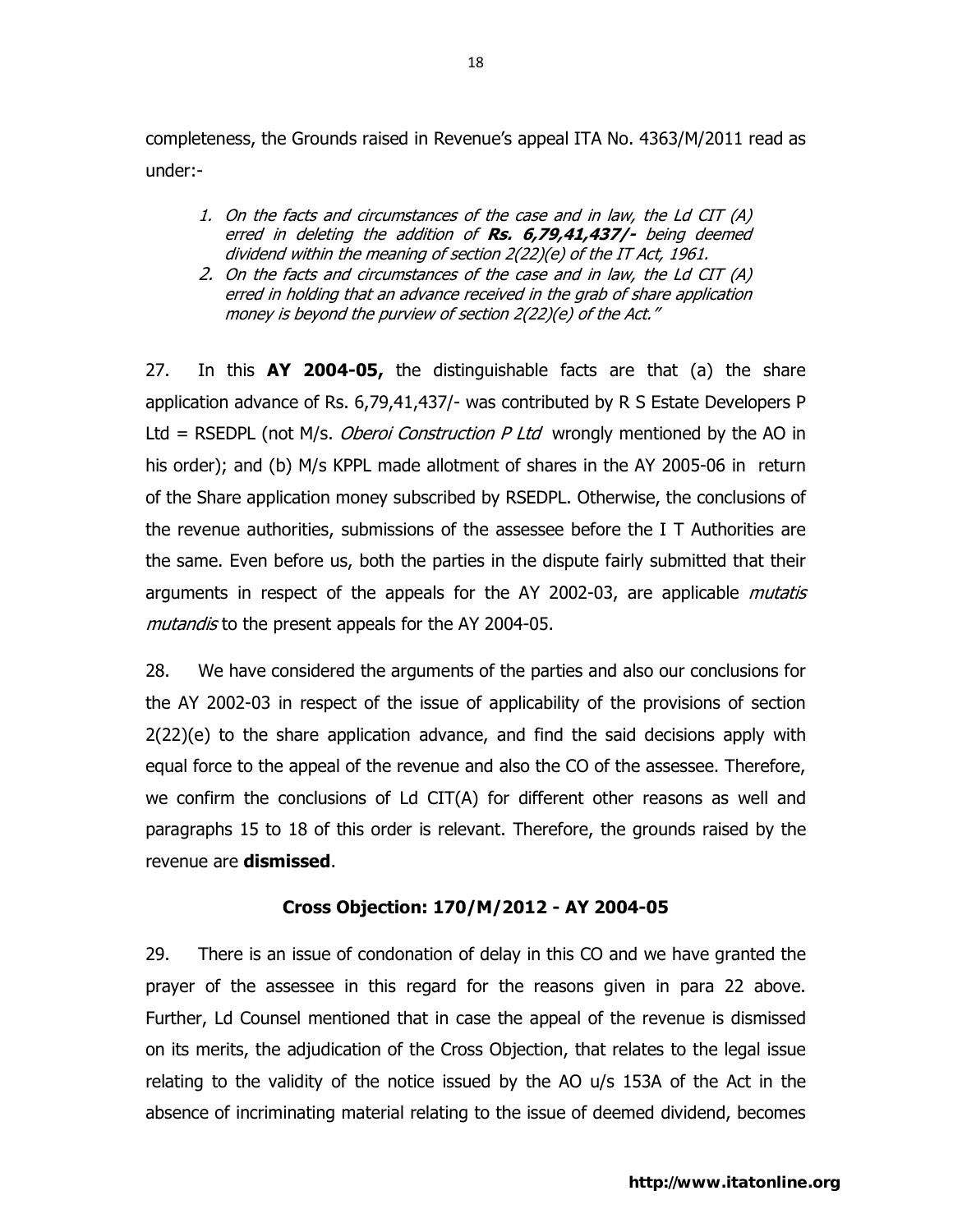purely an **academic exercise**. Considering our agreement with the order of the CIT(A) on merits and dismissal of the revenue's ground, the adjudication of the CO becomes merely an academic exercise. Therefore, we dismiss the CO 170/M/2012 as an academic.

30. In the result, the CO 170/M/2012 is **dismissed**.

31. In the result, the appeal of the revenue and the CO of the assessee are dismissed.

#### ITA No.4364/M/2011 - AY: 2005-06

32. This appeal filed by the Revenue on 30.5.2011 is against the order of CIT (A)- 40, Mumbai dated 23.3.2011 for the AY: 2005-06. The grounds raised in the Revenue's appeal read as under:

- 1. On the facts and circumstances of the case and in law, the Ld CIT (A) erred in deleting the addition of Rs. 3,67,60,000/- being deemed dividend within the meaning of section 2(22)(e) of the IT Act, 1961.
- 2. On the facts and circumstances of the case and in law, the Ld CIT (A) erred in holding that an advance received in the grab of share application money is beyond the purview of section 2(22)(e) of the Act."

33. In this AY 2005-06, the distinguishable facts are that the share application money of Rs.3,67,60,000/- was contributed by R S Estate Developers P Ltd  $=$ RSEDPL (not M/s. Oberoi Construction P Ltd wrongly mentioned by the AO in his order); and (b) M/s KPPL made allotment of shares in the AY 2005-06 in return of the Share application money subscribed by RSEDPL. Otherwise, the conclusions of the revenue authorities, submissions of the assessee before the I T Authorities are the same. Even before us, both the parties in the dispute fairly submitted that their arguments in respect of the appeals for the AY 2002-03, are applicable *mutatis* mutand is to the present appeals for the AY 2005-06.

34. We have considered the arguments of the parties and also our conclusions for the AY 2002-03 in respect of the issue of applicability of the provisions of section 2(22)(e) to the share application advance, and find the said decisions apply with equal force to the appeal of the revenue and also the CO of the assessee. Therefore,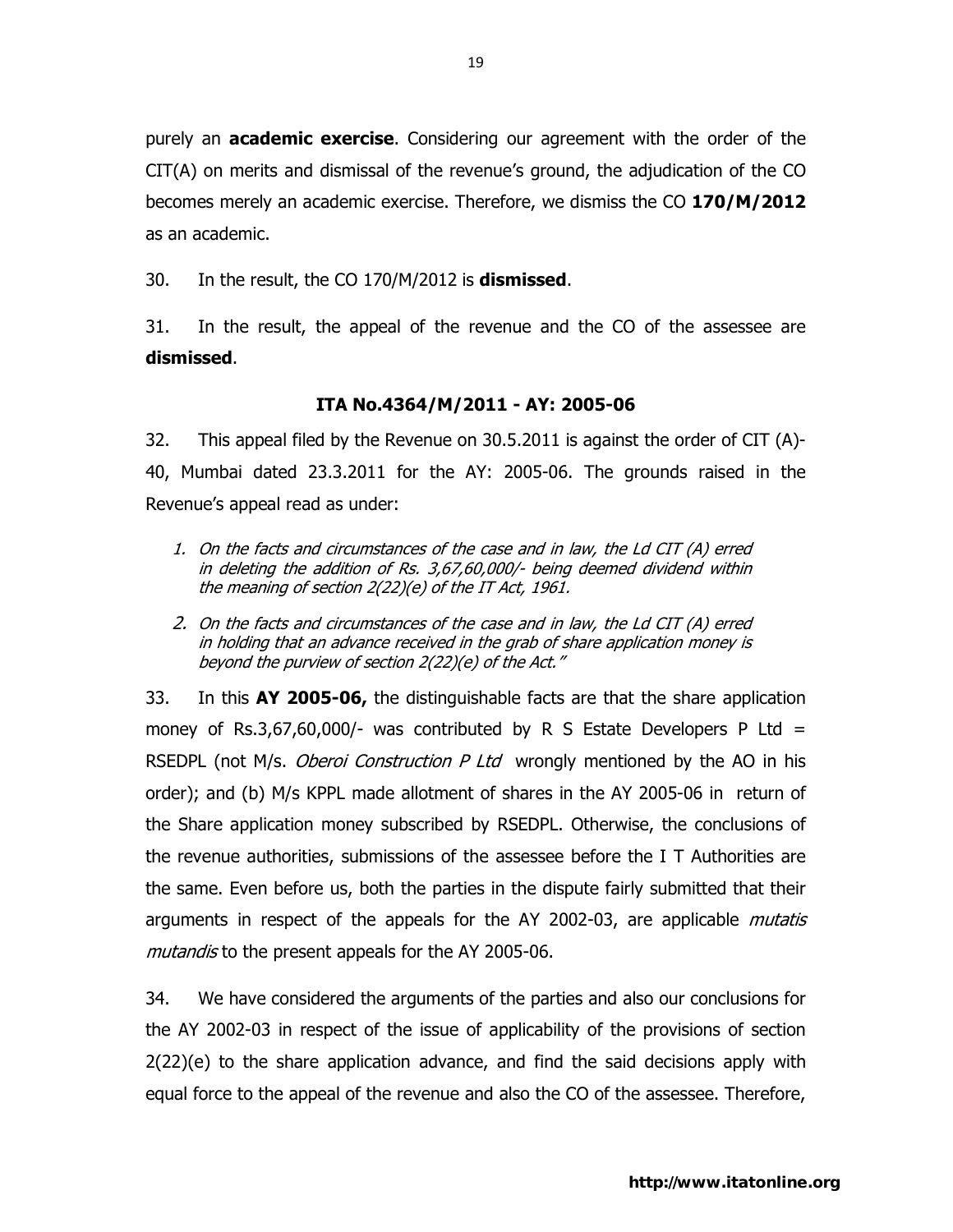we confirm the conclusions of Ld CIT(A) for different other reasons as well and paragraphs 15 to 18 of this order is relevant. Therefore, the grounds raised by the revenue are dismissed.

35. In the result, the appeal of the revenue is **dismissed**.

## ITA No.4495/M/2011 & Cross Objection 112/M/2012 (AY: 2006-07)

36. This appeal filed by the **Revenue** on 3.6.2011 is against the order of CIT (A)-40, Mumbai dated 23.3.2011 for the AY: 2006-07 and the Cross Objection filed by the **assessee** on 18.6.2012 for the same assessment years. The grounds raised in the Revenue's appeal as well as the Cross Objection read as under:

"Grounds raised in Revenue's appeal ITA No. 4495/M/2011:

- 1. On the facts and circumstances of the case and in law, the Ld CIT (A) erred in deleting the **addition of Rs. 17,24,34,900/-** being deemed dividend within the meaning of section 2(22)(e) of the Act.
- 2. On the facts and circumstances of the case and in law, the Ld CIT (A) erred in holding that an advance received in the grab of share application money is beyond the purview of section 2(22)(e) of the Act.
- 3. On the facts and circumstances of the case and in law, the Ld CIT (A) erred in allowing **exemption**  $u/s$  **54F** of the IT Act of Rs.  $1,23,50,854/$ - towards investment made in two residential houses against long term capital gain.
- 4. On the facts and circumstances of the case and in law, the Ld CIT (A) erred in holding that investment made in two distinct adjacent flats would qualify for exemption u/s 54F without appreciating the facts that the said section provides for exemption in respect of a residential property implying a single residential unit only."

37. Grounds 1 and 2 deal with the issue of applicability of section 2(22)(e) of the Act to the advance by way of 'share application money'. In this AY 2006-07, the distinguishable facts are: (a) Siddhivinayak Realties P Ltd (SRPL) received a sum of Rs 10,35,34,900 from M/s Oberoi Constructions P Ltd; (b) KPPL also received a sum of Rs  $6,89,00,000$ /- from  $RSEDPL$  in the form of share application advances; (c) Total *`share application advance'* works out to Rs. 17,24,34,900/-; and (d) so far as the share application advance of Rs 6,89,00,000/- is concerned, the same is refunded as part of the business considerations in December, 2006. It is submitted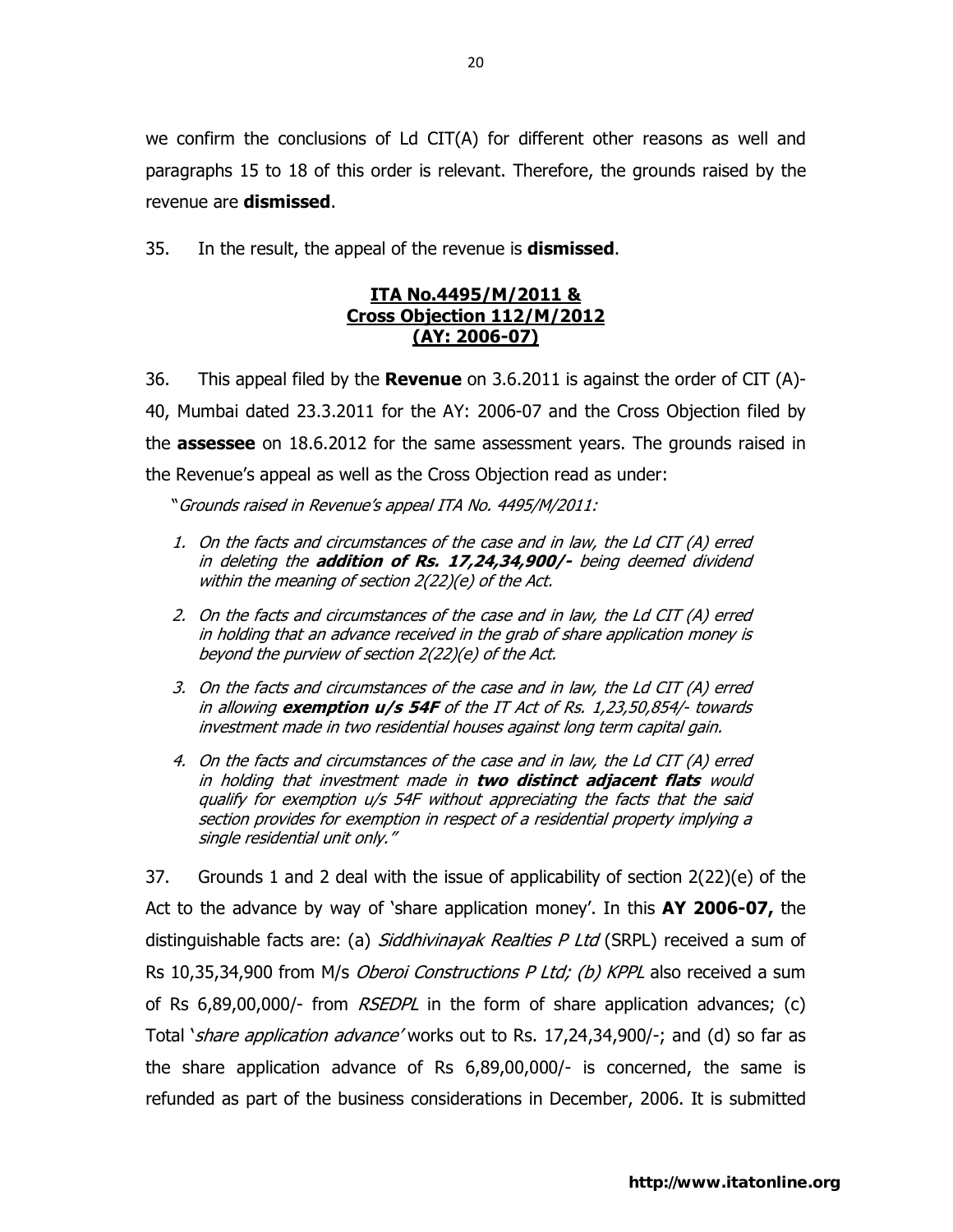that the said sum was refunded to RSEDPL as the KKPL received Rs 675 crores of share application money on 17.1.2207 from Morgan Stanely group and of course, undisputedly, the shares are accordingly allotted on the same date. Otherwise, the conclusions of the revenue authorities, submissions of the assessee before the I T Authorities *et cetera* are the same. Even before us, both the parties in the dispute fairly submitted that their arguments in respect of the appeals for the AY 2002-03, are applicable *mutatis mutandis* to the present appeals for the AY 2005-06.

38. We have considered the arguments of the parties and also our conclusions for the AY 2002-03 in respect of the issue of applicability of the provisions of section 2(22)(e) to the share application advance, and find the said decisions apply with equal force to the appeal of the revenue and also the CO of the assessee. Therefore, we confirm the conclusions of Ld CIT (A) for different other reasons as well and paragraphs 15 to 18 of this order is relevant. Therefore, the grounds raised by the revenue are dismissed.

39. Ground no.3 and 4 relates to allowability of exemption u/s 54F when the capital amount invested in two adjacent residential flats.

40. Briefly stated relevant facts of this issue are that the AO restricted the claim of an exemption u/s 54F of the Act to Rs. 1,10,59,626/- only as against the assessee's claim of Rs. 1,23,50,854/-. It was invested by the assessee on two residential flats located adjacent to each other. In this regard, AO made disallowance of Rs. 12,91,228/- by giving the reasoning that the assessee has invested the capital gain in two separate flats, hence, as per the provisions of 54F, exemption has to be granted only in respect of investment in a residential house. On appeal, CIT (A) allowed the assessee and directed the AO to recompute the exemption u/s 54F by treating the both units as comprising of a residential house and the relevant para is reproduced here under:

"6.9.5. Having analyzed the judgments which end up defining "a residential house" for the purpose of exemption from capital gains tax, it is relevant to notice in this case that the same appellant has purchased two contiguous flats with a common wall. In view of the fact that the Courts have been of the opinion that flats on different floors being utilized for different purposes

21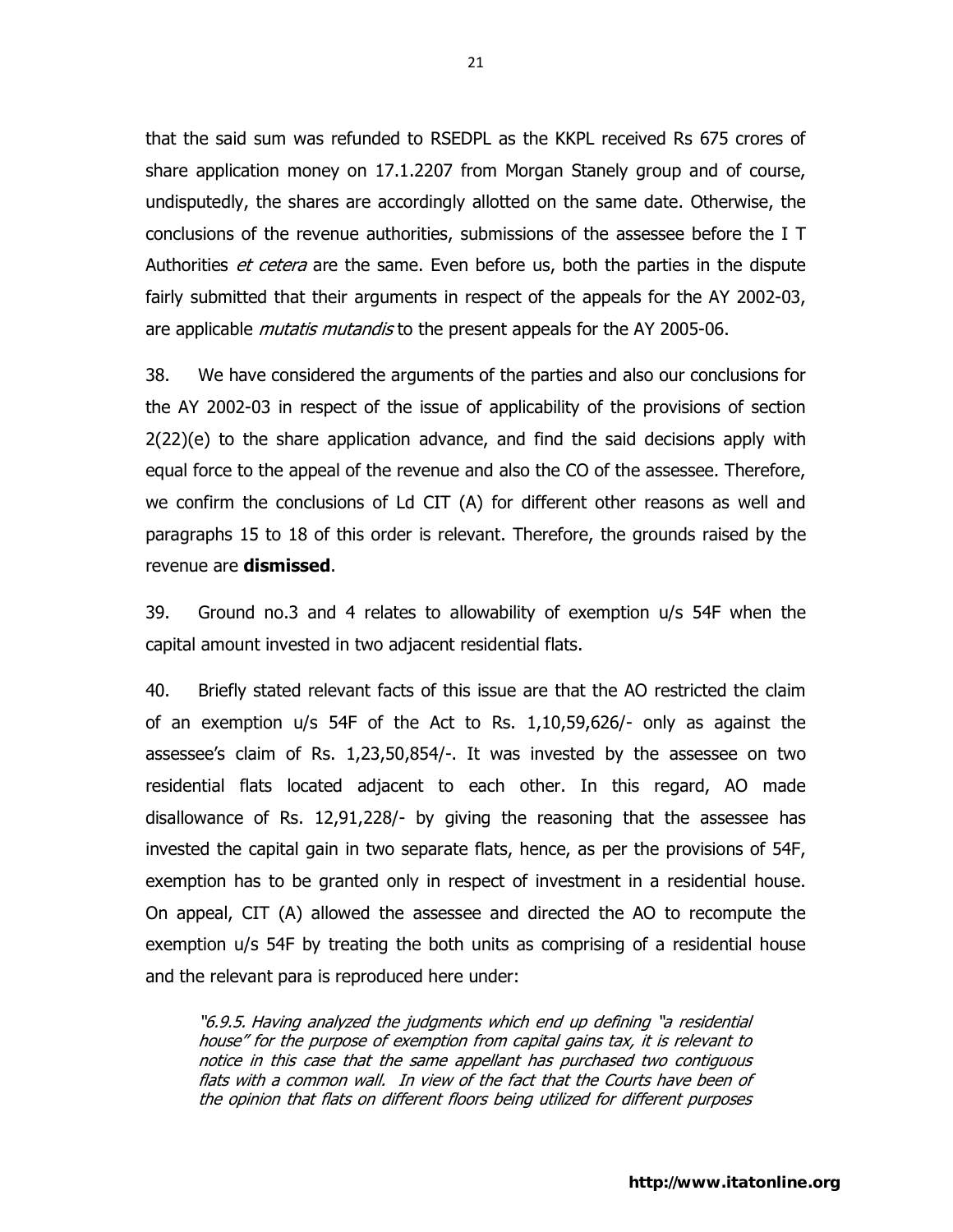also qualify to be considered as "a residential house", there is no reason to treat two contiguous houses as separate for this purpose. Accordingly, it is held that the Ld AO is not justified in not allowing exemption in respect of investment in one of the units. The AO is directed to recompute the exemption u/s 54F by treating both the units as comprising of "a residential house" for this purpose. This ground of appeal is accordingly allowed."

41. Aggrieved, the Revenue is in appeal before the Tribunal.

42. During the proceedings before us Ld Counsel brought our notice that an identical issue was adjudicated by the Hon'ble Delhi High Court in the case of CIT vs. **Gita Duggal** vide ITA 1237/2011 dated 21.03.2013 and para 8 from the said order is relevant in this regard which is reproduced here under:

"There could also be another angle. Section 54/54F uses the expression "a residential house". The expression used is not "a residential unit". This is a new concept introduced by the assessing officer into the section. Section 54/54F requires the assessee to acquire a "residential house" and so long as the assessee acquires a building, which may be constructed, for the sake of convenience, in such a manner as to consist of several units which can, if the need arises, be conveniently and independently used as an independent residence, the requirement of the section should be taken to have been satisfied. There is nothing in these sections which require the residential house to be constructed in a particular manner. The only requirement is that it should be for the residential use and not for commercial use. If there is nothing in the section which requires that the residential house should be built in a particular manner, it seems to us that the income tax authorities cannot insist upon that requirement. A person may construct a house according to his plans and requirements. Most of the houses are constructed according to the needs and requirements and even compulsions. For instance, a person may construct a residential house in such a manner that he may use the ground floor for his own residence and let out the first floor having an independent entry so that his income is augmented. It is quite common to find such arrangements, particularly post-retirement. One may build a house consisting of four bedrooms (all in the same or different floors) in such a manner that an independent residential unit consisting of two or three bedrooms may be carved out with an independent entrance so that it can be let out. He may even arrange for his children and family to stay there, so that they are nearby, an arrangement which can be mutually supportive. He may construct his residence in such a manner that in case of a future need he may be able to dispose of a part thereof as an independent house. There may be several such considerations for a person while constructing a residential house. We are therefore, unable to see how or why the physical structuring of the new residential house, whether, it is lateral or vertical, should come in the way of considering the building as a residential house. We do not thing that the fact that the residential house consists of several independent units can be permitted to act as an impediment to the allowance of the deduction under section 54/54F. It is neither expressly nor by necessary implication prohibited.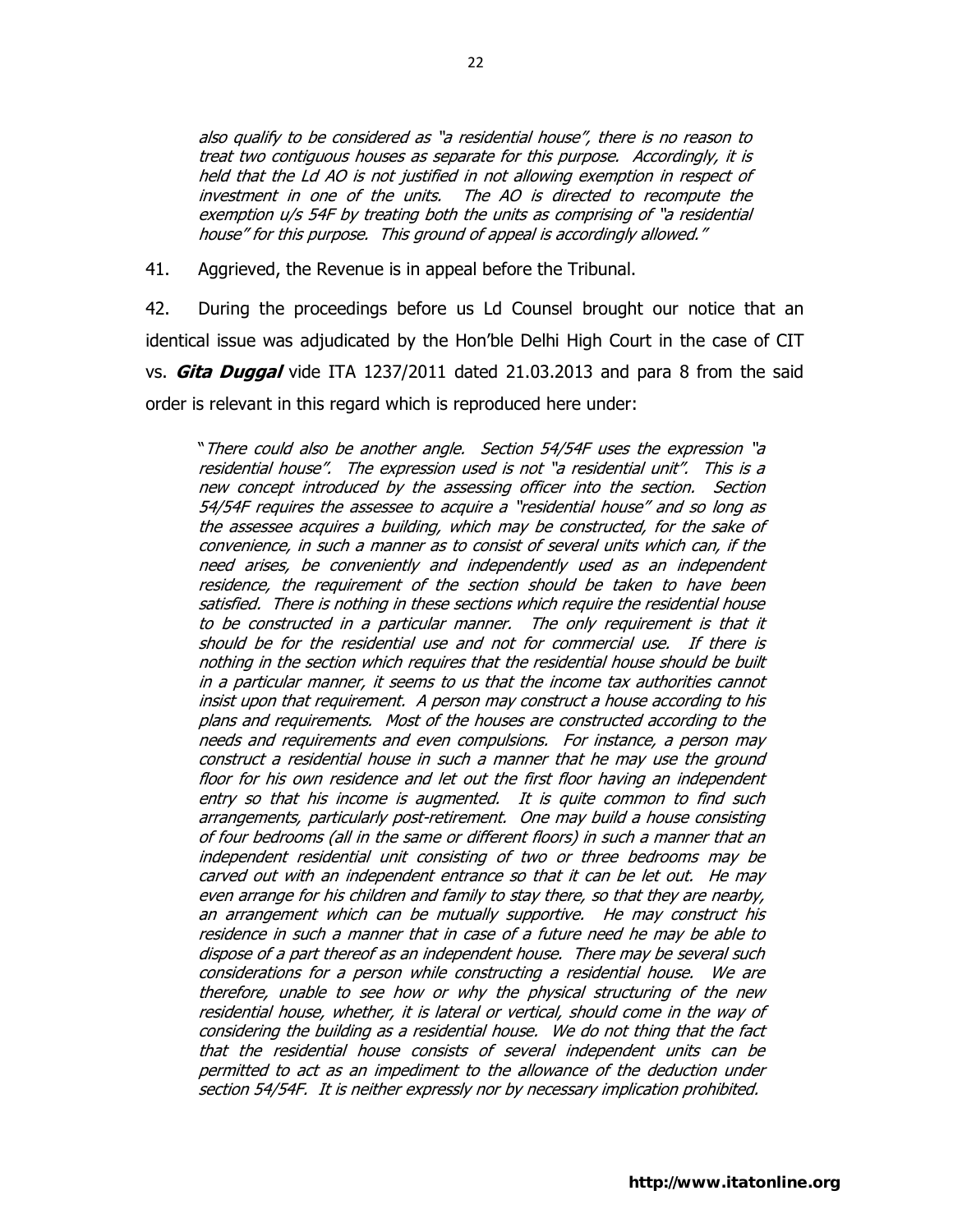For all the above reasons, we are of the view that the Tribunal took the correct view. No substantial question of law arises for our consideration. The appeal is accordingly dismissed."

43. We have applied the above ratio to the facts of the instant case and find the two flats in question are not adjacent and they are not functionally one residential house with two adjacent units. Revenue has not brought any contrary decision to our notice. Considering the settled nature of the issue, we are of the opinion, the order the CIT(A) does not call for any interference on this issue. Accordingly, the grounds 3 and 4 are **dismissed**.

44. In the result, the appeal of the revenue is **dismissed**.

## Cross Objection: 112/M/2012 - AY 2006-07

45. There is an issue of condonation of delay in this CO and we have granted the prayer of the assessee in this regard for the reasons given in para 22 above. Further, Ld Counsel mentioned that in case the appeal of the revenue is dismissed on its merits, the adjudication of the Cross Objection, that relates to the legal issue relating to the validity of the notice issued by the AO u/s 153A of the Act in the absence of incriminating material relating to the issue of deemed dividend, becomes purely an **academic exercise**. Considering our agreement with the order of the CIT(A) on merits and dismissal of the revenue's ground, the adjudication of the CO becomes merely an academic exercise. Therefore, we dismiss the CO 112/M/2012 as an academic.

46. In the result, the CO 112/M/2012 is **dismissed**.

47. In the result, the appeal of the revenue and the CO of the assessee are dismissed.

## ITA No.4440/M/2011 and CO No.113/M/2012 -(AY: 2007-08)

48. This appeal (ITA No.4440/M/2011) filed by the Revenue on 2.6.2011 is against the order of CIT (A)-40, Mumbai dated 23.3.2011 for the AY: 2007-08 and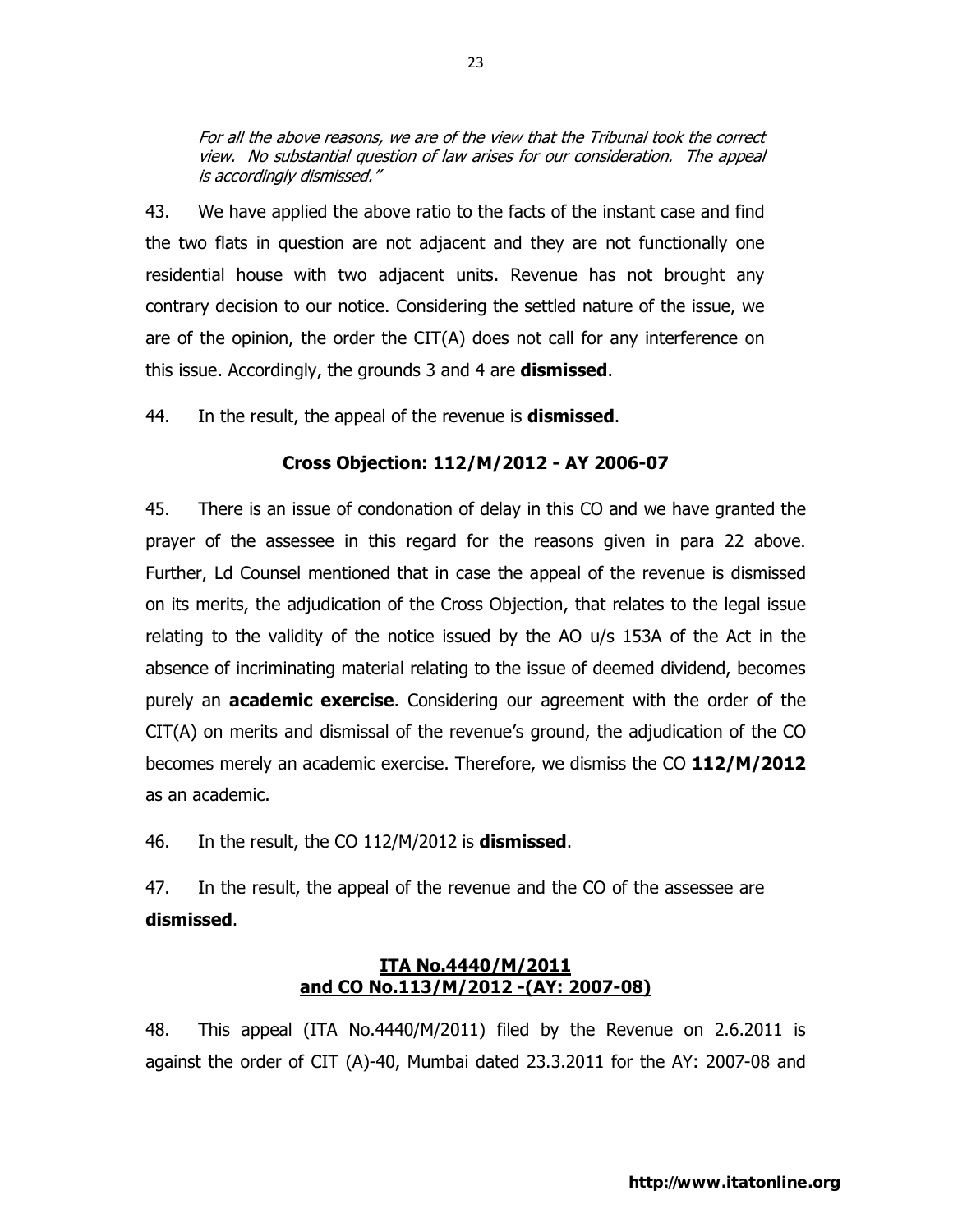the Cross Objection filed by the assessee on 18.6.2012. The grounds raised in the Revenue's appeal are:

- 1. On the facts and circumstances of the case and in law, the Ld CIT (A) erred in deleting the addition of Rs. 13,22,50,000/- being deemed dividend within the meaning of section 2(22)(e) of the Act.
- 3. On the facts and circumstances of the case and in law, the Ld CIT (A) erred in holding that an advance received in the grab of share application money is beyond the purview of section 2(22)(e) of the Act.

49. In this AY 2007-08, the distinguishable facts are that the share application money of Rs.13,22,50,000/- was received by **Siddhivinayak Realities P Ltd** – SRPL from M/s. *Oberoi Construction P. Ltd*. Undisputedly, assessee is beneficial owner in both the said companies. Otherwise, the conclusions of the revenue authorities, submissions of the assessee before the I T Authorities *et cetera* are the same. Even before us, both the parties in the dispute fairly submitted that their arguments in respect of the appeals for the AY 2002-03, are applicable *mutatis* mutand is to the present appeals for the AY 2007-08.

50. We have considered the arguments of the parties and also our conclusions for the AY 2002-03 in respect of the issue of applicability of the provisions of section 2(22)(e) to the share application advance, and find the said decisions apply with equal force to the appeal of the revenue and also the CO of the assessee. Therefore, we confirm the conclusions of Ld CIT (A) for different other reasons as well and paragraphs 15 to 18 of this order is relevant. Therefore, the grounds raised by the revenue are dismissed.

## Cross Objection: 113/M/2012 - AY 2007-08

51. There is an issue of condonation of delay in this CO and we have granted the prayer of the assessee in this regard for the reasons given in para 22 above. Further, Ld Counsel mentioned that in case the appeal of the revenue is dismissed on its merits, the adjudication of the Cross Objection, that relates to the legal issue relating to the validity of the notice issued by the AO u/s 153A of the Act in the